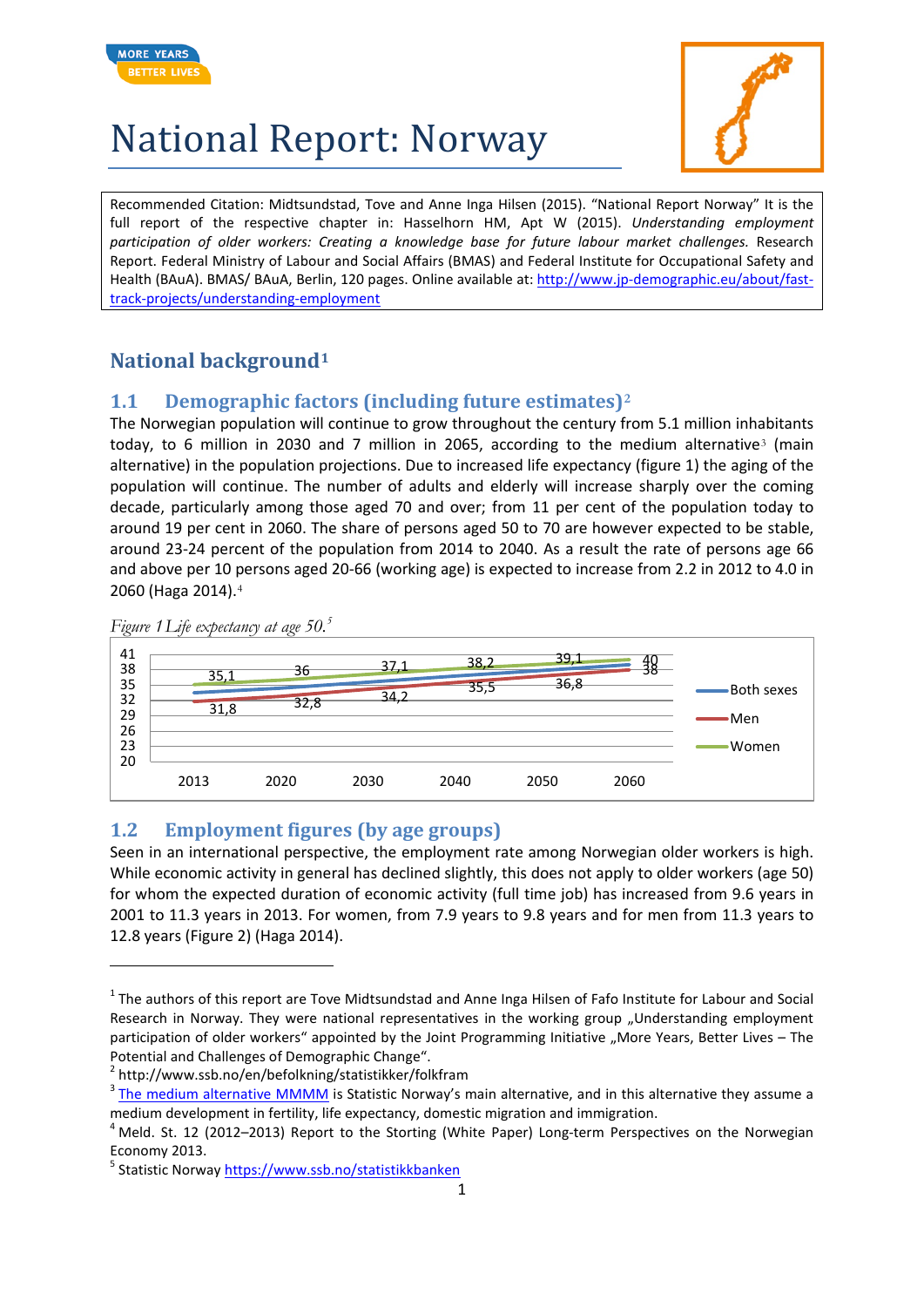

**MORE YEARS BETTER LIV** 





*Figure 2Expected years of economic activity at age 50, 2001-2013.* 

The labour market participation for those past 50 have increased every year from 2001 to 2013, even in periods with growing unemployment (2002-2003 and 2009-2010). Weekly average working hours have also increased by 10 percent for employees' aged 67 - 70 years from 2008 to 2013. The increase from 2010 to 2013 may be an effect of the pension reform. A very positive growth in employment has been noticeable among older workers after 2011, especially among the 62-64-year-olds (ref. Figure 3) and this applies for both women and men. The growth has been particularly strong for those with secondary education as their highest level of education. Further on, the growth in the share of the employees who are still working one year after was stronger in the private sector than in the public sector from 2011 to 2012 (Claus, Nordby et al. 2014).

*Figure 3 Share of persons aged 60 – 70 years, employed per 31.12.2007 – 31.12.2013. Per cent.*



#### **1.3 Employment policies and their changes**

The aim of the Norwegian employment policy is to promote high labour force participation, low unemployment and efficient labour force utilisation. Tripartite cooperation between government and the social partners is vital. In Norway, trade union membership is high, wage formation is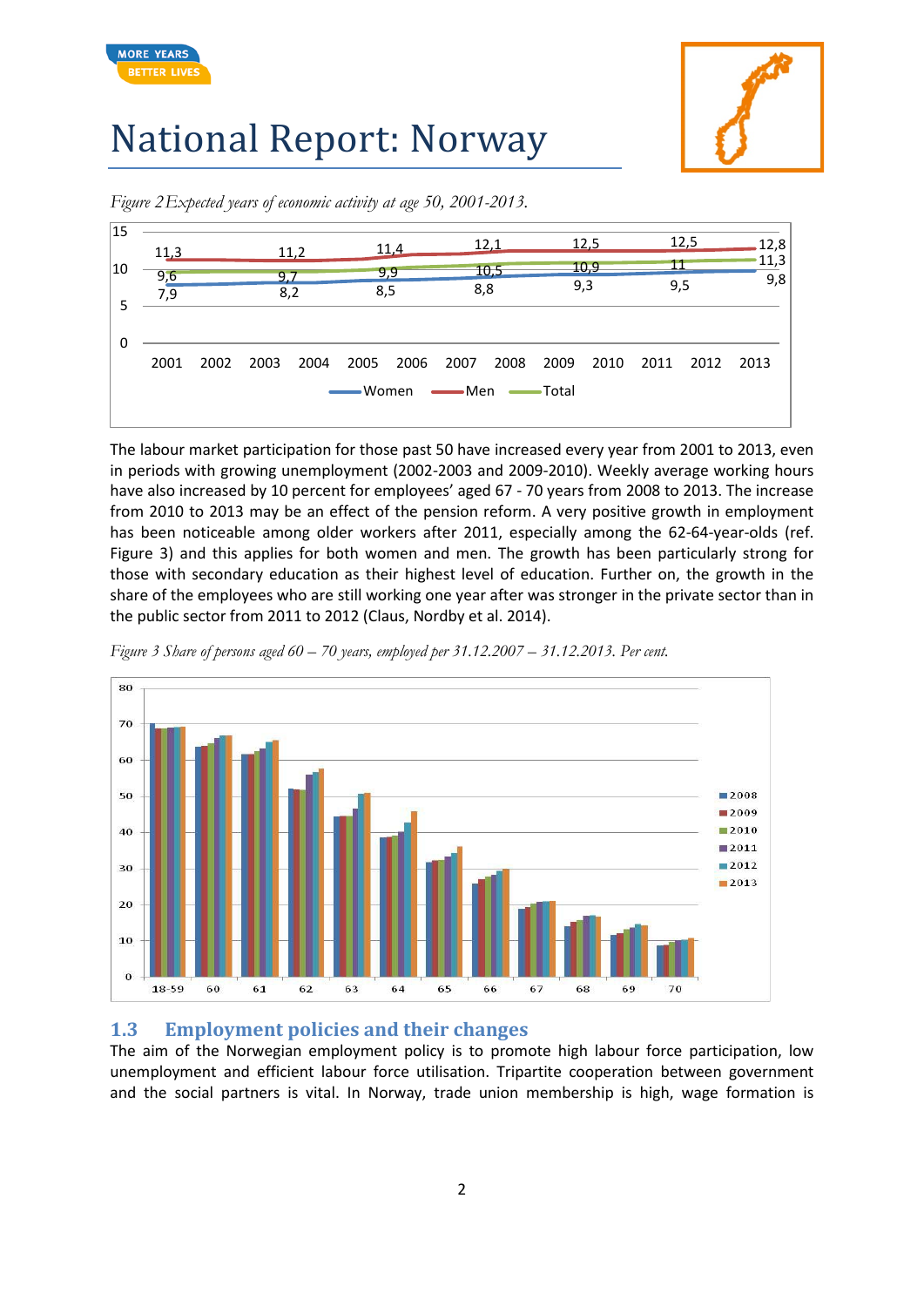

 $\overline{a}$ 

# National Report: Norway



relatively coordinated at the national level, and working life is well-regulated.[6](#page-2-0) This allows business and labour organisations to share responsibility for social progress, not least by helping to limit unemployment. Cooperation between the government and the social partners has contributed to greater wage equality and fostered social cohesion.**[7](#page-2-1)**

The authorities may use various strategies and instruments to increase employment activity among older workers, including legislation, financial incentives targeting employers or employees, the initiation or funding of various information and awareness campaigns, or the offer or funding of various forms of counselling and guidance for the labour market: the social partners, employers, managers and older workers.

In their efforts to increase employment among older workers, the Norwegian authorities have reformed the total Norwegian pension system to increase the attractiveness of continuing to work after having reached the statutory retirement age. Moreover, through the initiation and signature of the agreement on a More Inclusive Working Life (IA agreement), they have assigned the social partners a more active role in the efforts to prevent early retirement and to increase the recruitment and retention of older workers.

While the pension reform emphasizes the attractiveness of the pension system as a main cause for early retirement and seeks to counteract early exit by strengthening the financial incentives targeting the employees, the basic principle of the IA agreement is that early retirement is an effect of workplace conditions and therefore needs to be counteracted by policies and initiatives for older workers in the individual enterprise.

The efforts to reform the Norwegian pension system were initiated in 2001, and entered into force on 1 January 2011. From then on, the age group 62-66 was given the opportunity to retire on an oldage pension from the national insurance system, and a new AFP scheme was introduced in the private sector. While strict deduction rules had previously been applied if labour incomes exceeded NOK 15 000 in combination with payments from the AFP scheme, people were now free to combine the new, private-sector AFP scheme with unlimited income from work. However, this did not apply to recipients of AFP pensions in the public sector.

The reform also enabled 67-year-olds who had retired in 2008 to combine work and retirement, with no deductions from their pension payments. In 2009 and 2010, this scheme was expanded to also include 68- and 69-year-olds. Old-age retirees over 70 already had this opportunity. These regulatory amendments have made the combination of work and retirement increasingly common (Bråthen and Grambo 2009).

In other words, the pension reform allows employees to retire at any time they want after reaching the age of 62, irrespective of whether they continue working or not. The precondition is that the accumulated pension entitlements (old age pension from the NIS, AFP and occupational pension schemes) must exceed the minimum pension level (from age 67), when adjustments based on changes in life expectancy are taken into account. The new rules imply that retirement and resignation from work are turned into two independent decisions, and no longer need to be taken at

<span id="page-2-0"></span><sup>&</sup>lt;sup>6</sup> EIRO: Norway: Industrial relations profile - <http://www.eurofound.europa.eu/eiro/country/norway.htm> <sup>7</sup><br><sup>7</sup> Meld. St. 12 (2012–2013) Report to the Storting (White Paper) Long-term Perspectives on the Norwegian

<span id="page-2-1"></span>Economy 2013.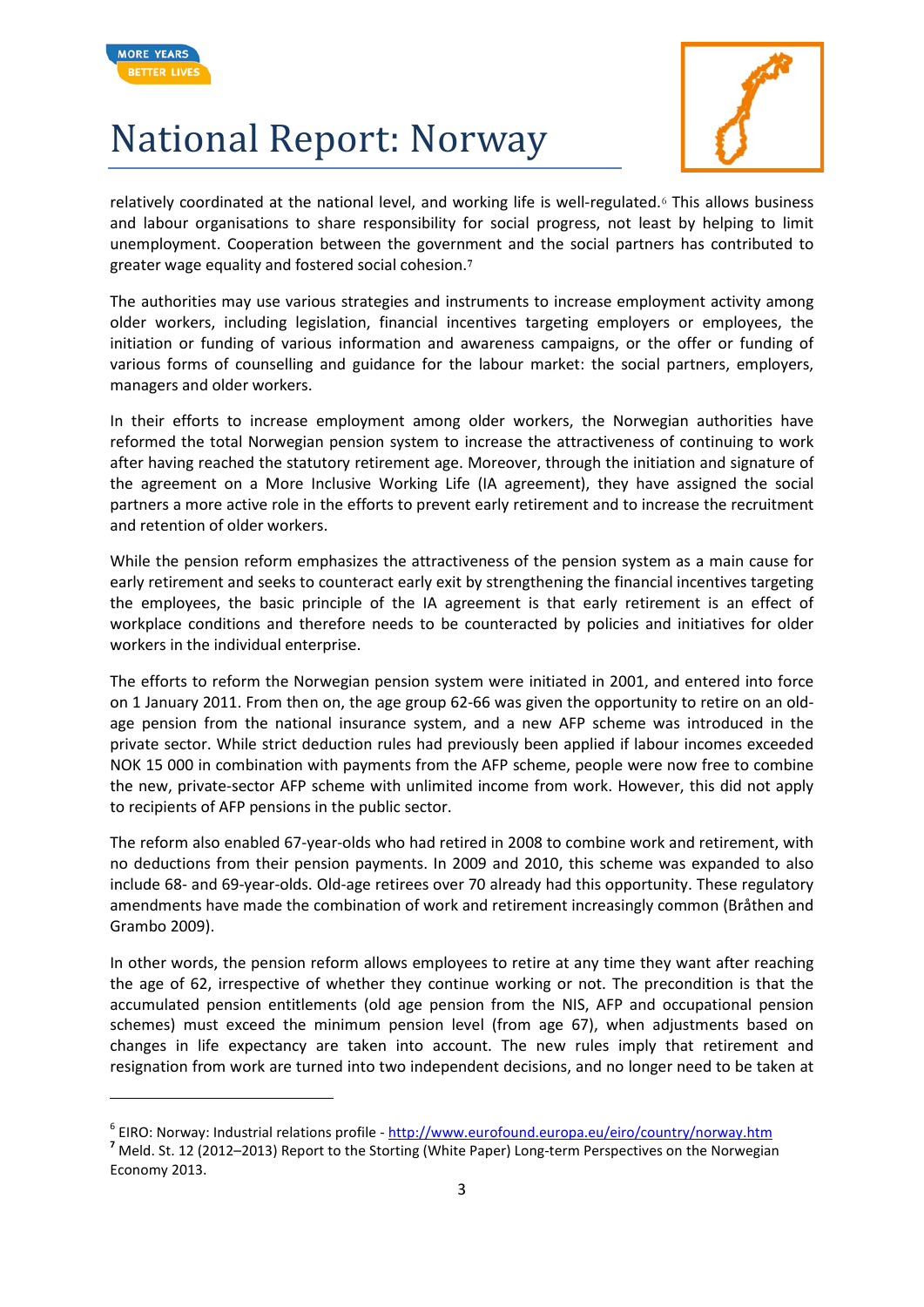



the same time. If retirement is delayed, the annual pension disbursements increase. Continued employment after the age of 62 will also accumulate increased pension entitlements (up to age 75) and thus a higher annual pension when it is finally claimed. Many will therefore have a financial incentive to delay their retirement and to continue working. However, the level of future pension benefits and the opportunity to retire early depend considerably on whether the person concerned is entitled to an AFP pension (which cover all public employees and about half of all private sector employees) and a beneficial occupational pension.

The pension reform also involved the introduction of a compulsory occupational pension for all wage earners. From 1 January 2007, all companies must have such schemes (**[NO0404101N](http://www.eurofound.europa.eu/eiro/2004/04/inbrief/no0404101n.htm)**, **[NO0507102F](http://www.eurofound.europa.eu/eiro/2005/07/feature/no0507102f.htm)**); most of the legal framework had already been established in this regard. Before 2006, only 50 % of private sector employees were covered by such schemes.

In July 2008, all Norwegian employees were also given a statutory right to reduced working hours from the age of 62 years to make it easier for older workers to combine work with a pension (The Working Environment Act § 13). The changes also aim to enable these employees to remain in employment even if they do not want to work full time. This is in line with the new National Insurance Scheme, as well as the revised early retirement scheme AFP, both of which contain strong financial incentives to remain in employment – including part-time work – beyond the age of 62 years (**[NO0611019I](http://www.eurofound.europa.eu/eiro/2006/11/articles/no0611019i.htm)**, **[NO0804039I](http://www.eurofound.europa.eu/eiro/2008/04/articles/no0804039i.htm)**).

Further arrangements exist in Norwegian working life to encourage continued employment among older employees: employees aged 60 years and over have been entitled to an extra holiday week. In the state sector employees past 62 are also offered 8 to 14 extra days off with pay to encourage older employees to stay longer in employment.

The declaration of intent to cooperate on attaining a more inclusive labour market (IA agreement) was signed on 3 October 2001. The declaration of intent was initially signed for a period of four years from 3 October 2001 to 31 December 2005, later extended from 2006 to 2013, and most recently from 2014 to 2018. On the basis of this IA agreement, the Government and the social partners have committed themselves to seeking to establish a more inclusive labour market for the benefit of the individual employee, the workplaces and society as a whole. Through the agreement, focus has been placed on reducing sickness absence and the use of disability pensions, increasing the retirement age and ensuring the recruitment of people with impaired functioning capacity and other vulnerable groups to the employment market. The goal of the last agreement is to increase the years in employment for 50 years old by 12 months from 2009 to 2018.

As a result of the IA agreement many companies have incorporated old-age policy measures as part of their personnel policy (Midtsundstad and Bogen 2011, Midtsundstad 2014). Some employers, especially in the municipality sector, offer reduced working hours without a parallel wage reduction, extra days off and bonuses to older employees who chose to continue working rather than to retire.

The Government's main instruments with regard to reduce exclusion and attrition from the labour market have included information and counselling services. These have been provided under the auspices of [NLWA's](https://www.nav.no/en/Home) labour centres, as well as in the form of support for the [Centre for Senior Policy](http://seniorpolitikk.no/informasjon/english) (CSP). As part of the follow-up of the IA agreement, the Government also reduced the payroll tax for workers over 62 in 2004. The purpose was to make it more attractive for employers to recruit and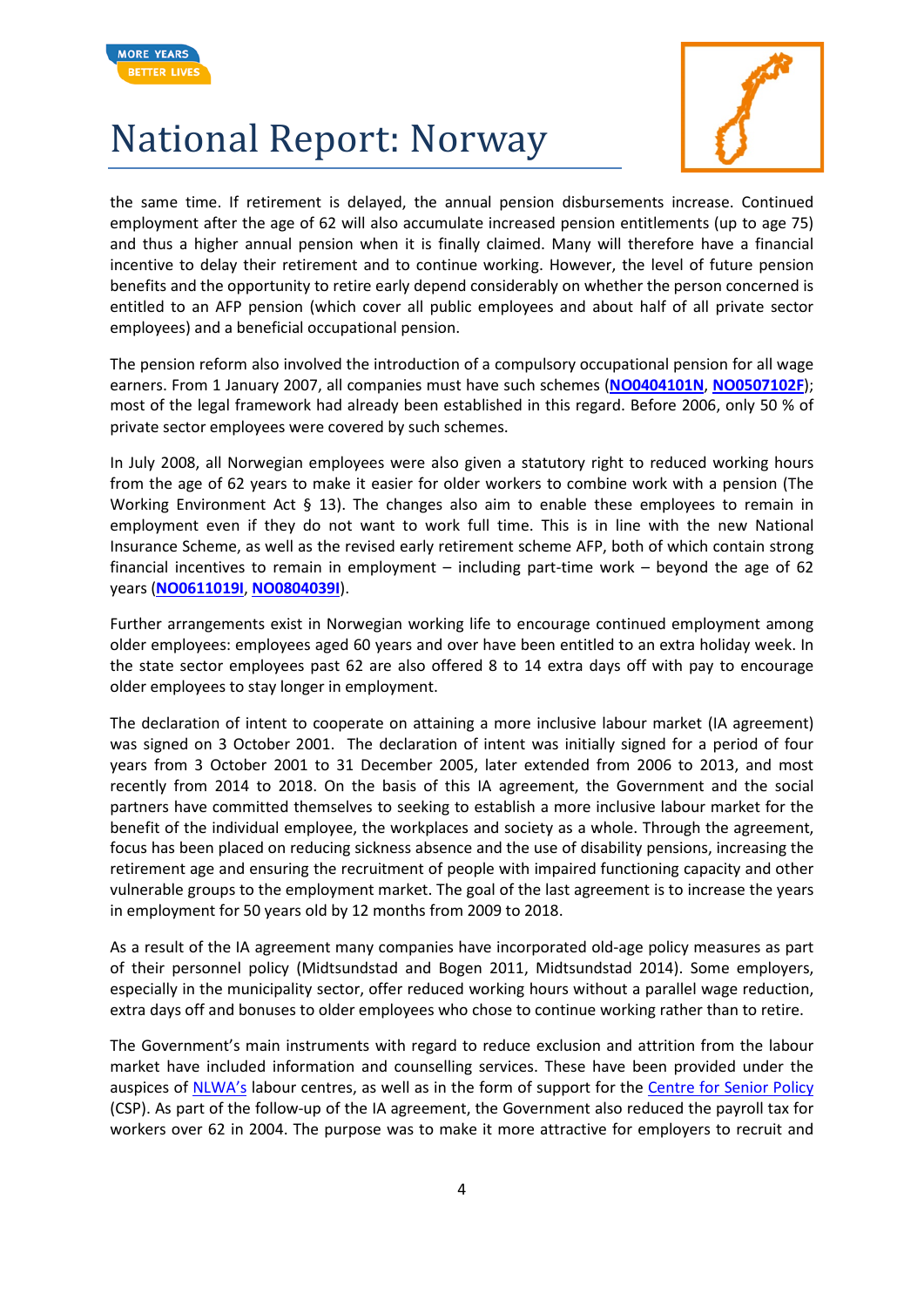



retain a greater number of older workers (cf. (Midtsundstad 2007). As the effect of this measure appeared to be quite negligible (Ellingsen and Røed 2006) it was discontinued from 1 January 2007.

#### **1.4 Labour market for older workers**

From 2004 onwards, the Norwegian economy experienced an unprecedented boom generating strong economic growth and a tight labour market with low unemployment. The international financial and economic crisis prompted a sharp deterioration in the Norwegian economy in 2008 and 2009. In early 2009, the Norwegian parliament (Stortinget) approved the spending of significant funds to alleviate the effects of the economic crisis, including increased spending on roads, railways and other public facilities, as well as helping financial institutions to deal with their liquidity challenges. In the course of 2010 there was an upward swing in the economic cycle, the rise in unemployment stalled, and the employment rate started to grow again.

The unemployment rate, as measured in the [Labour Force Survey](http://www.ssb.no/en/arbeid-og-lonn/statistikker/aku/kvartal/2014-04-30?fane=om%23content), was 3.5 % in 2012 (among workers aged 15–64 years), compared to 3.6% in 2010 and 4.6 % in 2009, but only 1.2 % among people aged 55-74 in 2012. In the last decade unemployment among older workers has remained well below two per cent.[8](#page-4-0)

The labour market mobility of people above 50 in Norway is low, only 5-6 per cent changes their employer during a period of 12 months (Lien 2014). This share has been stable the last 10 years. Studies also show that Norwegian employers hesitate to recruit workers above the age of 57. 97 per cent prefer to recruit experienced workers, but only 60-70 per cent, prefer to hire older workers (Dalen 2013).

#### **1.5 Retirement figures and trends**

Since a growing number of people have chosen to combine employment and retirement after 2011, there is often no longer a correlation between the time someone draws a pension (retire) and the time when he or she stops being employed. The NLWA have therefore established separate indicators for employment behaviour and retirement behaviour among older people in the form of expected employment (see figure 2) and expected retirement age respectively (Haga 2014).

The expected retirement age reflects retirement behaviour and comprises retirement pension, permanent disability pension and contractual pension (AFP). In 2010, the expected retirement age for a 50 years old was 63.7, which is 0.3 years lower than in 2005 but approximately equal to what it was in 2001 (63.5).

In Norway in 2010, the main reason why people aged 50-64 are outside the labour force included illness or disability (60.9 per cent) and early retirement (22.0 per cent)(Commission 2012). An international survey conducted in 2006 among people in the age group 50-69 (who had been employed at least until the age of 50) found that among those who were retired in the EU-27, a total of 61.3 per cent had retired because they had reached the statutory retirement age or because they wanted to stop working compared to 48.9 per cent in Norway. In the EU-27 close to one in every six persons had retired after having been made redundant or after having encountered difficulties in performing their job. Health issues also appear to be a major cause of retirement in the EU-27, and

**.** 

<span id="page-4-0"></span><sup>8</sup> https://www.ssb.no/a/english/aarbok/tab/tab-220.html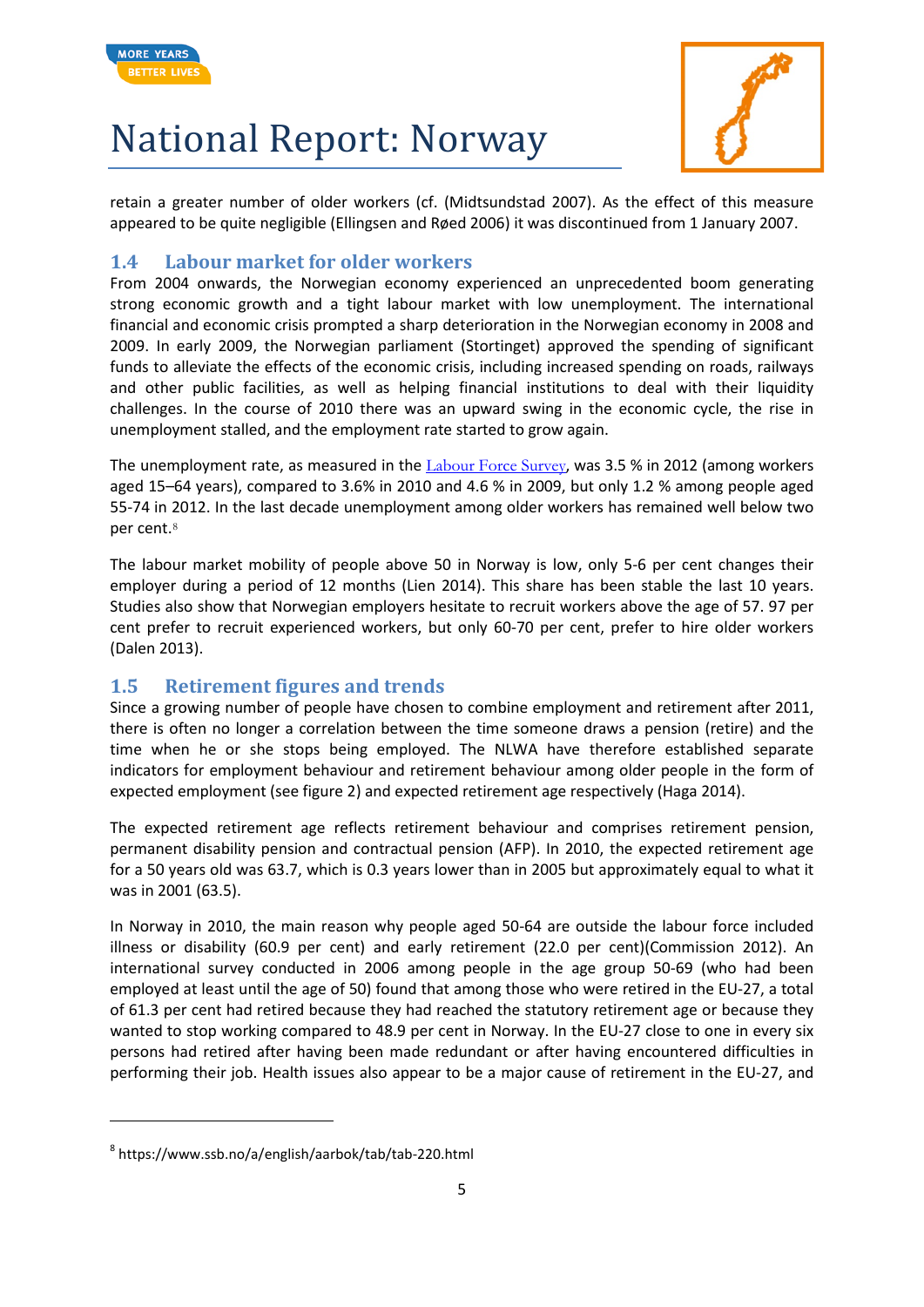

**.** 

# National Report: Norway



particularly in Norway, where 32.8 per cent had retired because of health-related or financial reasons.

#### **1.6 Political constellations, ideology**

During the period 2005-2013 Norway was led by a centre-left government, formed by the Labour Party ( $AP$ ), Socialist Left Party ( $SV$ ) and the Centre Party ( $SP$ )). After the parliamentary election in 2013 Norway has a new right-wing coalition government, formed by the Conservative Party [\(Høyre\)](http://www.hoyre.no/www/om_hoyre/english_information/) and the Progress Party [\(FrP\)](http://www.frp.no/nor/The-Progress-Party), supported by two smaller parties, the Christian Democrats [\(KrF\)](http://www.krf.no/ikbViewer/page/krf/politikk/english) and the Liberal Party [\(Venstre\)](http://www.venstre.no/sentralt/artikkel/981/).

Both the pension reform and the IA agreement, is supported by the majority of the political parties as well as the social partners. The new coalition government however opens up the possibility of new flexibility in employment relations, particularly the possibility of making temporary employment contracts easier for employers to use, to help disabled people, older people and young people to enter the labour market. They also want more flexible working time regulations, especially for the calculation of working hours, alternative arrangements for shift work and the use of overtime.

The dominant employers' organisation  $(NHO)$  $(NHO)$  has been positive about the new government's plans for deregulation.  $(LO)$ , on the other side, have argued that the government's reforms will weaken the tripartite system of industrial relations through a long series of minor reforms that will eventually undermine the positive relationship between the social partners.

The government also plans to review the Norwegian Labour and Welfare Administration [\(NAV\)](https://www.nav.no/english), and will re-evaluate many welfare schemes, including the special retirement arrangements for public sector workers. They has not announced radical changes in public welfare benefits and nor has it said it will change the generous sick leave scheme which guarantees 100% of a worker's pay from the first day they are unable to do their job because of illness or injury. However, a stricter sick leave policy will prohibit individual general practitioners from authorising more than six months' sick leave.

Norwegian employees have the right to continue working while receiving pension benefits until the age of 70 (and 67 years for many employees in private sector with a lower company age limit for drawing a occupational pension). After the age of 70, an agreement with the employer must be made for the employee to be able to continue working. The new government have proposed to increase the age limit in the Working Environment Act to 72 years, and later 75 years<sup>[9](#page-5-0)</sup> (the age limit for pension accrual in the National Insurance system is 75 years). Neither the main employee nor the main employer organisations do support these change.

<span id="page-5-0"></span><sup>9</sup> Høring om endringer i arbeidsmiljølovens regler om aldersgrenser (Juni 2014). Opphør av arbeidsforhold grunnet alder og adgangen til å ha lavere bedriftsinterne aldersgrenser. [Hearing about changes in age limits in the Work Enviroment Act (June 2014)]. Ministry of Labour and Social Affairs.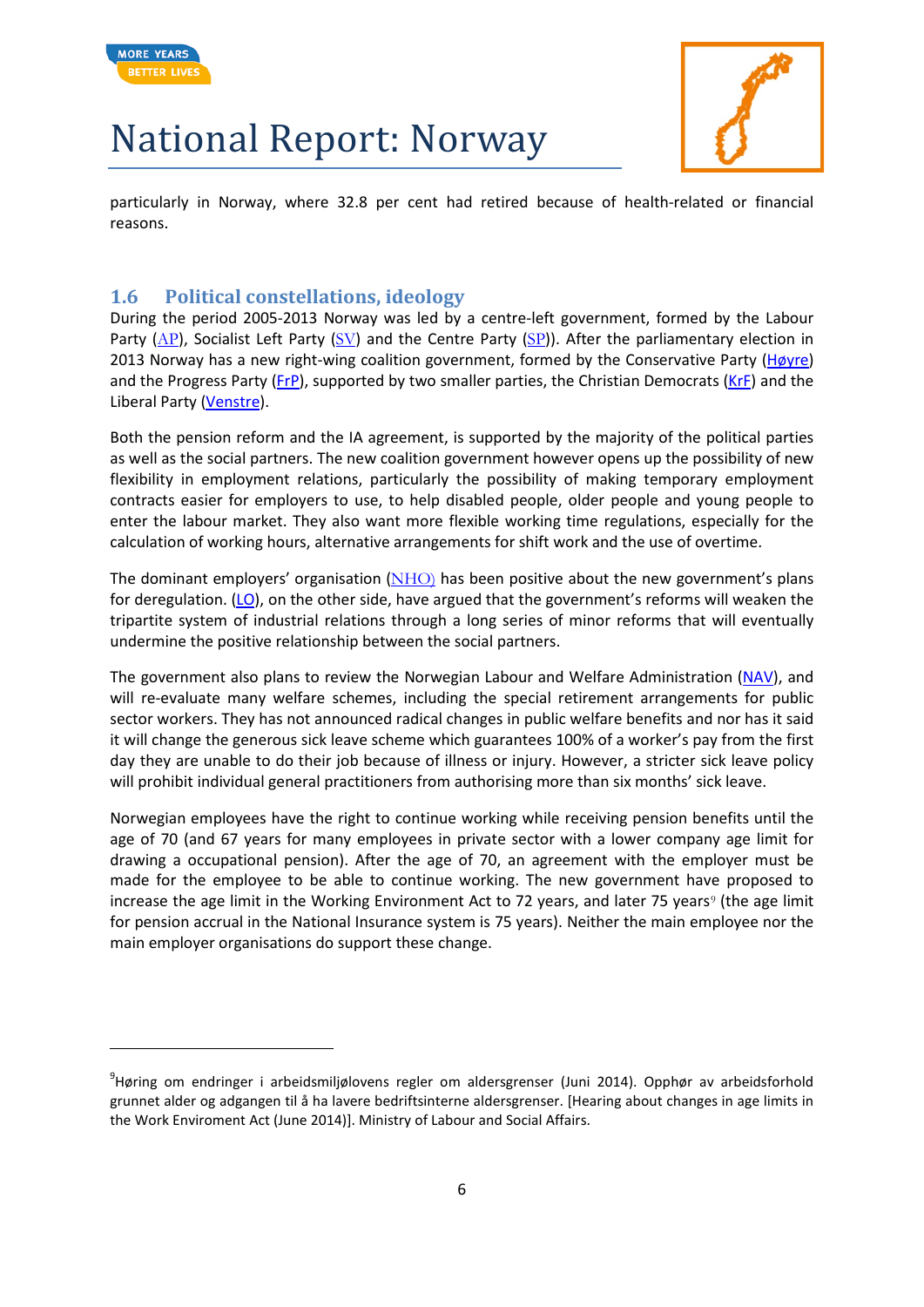



#### **Analysis of research by domain**

There is extensive research on ageing and retirement in Norway but few studies that focus solely on one of the aspect mentioned above (A-J). There are large-scale datasets from surveys (cross-sectional and cohort studies) and register data, as well as some longitudinal studies. Mostly they focus on all possible factors that can predict early retirement or extended work careers.

There has been extensive research on the effect of policy measures on extending working age, particularly since 2001, with the signing of the first Tripartite Agreement on a more Inclusive Working Life (IWL agreement), where one of the objectives was increased labour market participation for the 50+ population.

The only recent longitudinal study is the Norwegian Life-Course, Ageing and Generation Study, NorLAG, which is the first national and longitudinal ageing survey to be completed in Norway. The first wave of data collection was carried out in 2002–2003 among respondents aged 40–84 (however, the sample of persons aged 50 and above was limited). The second wave was carried out five years later (2007–2008), it included the whole adult life-course (respondents aged 18–84) and was integrated with the UN-based Generation and Gender Survey (GGS), therefore allowing comparative analyses. A third wave is planned for the next year or two if financing allows. NorLAG has produced a range of publications, from scientific articles to reports (grey literature), but few of these focus on factors that may affect the retirement decision.

There are also some relevant analyses based on The HUNT Study - a longitudinal population health study in Norway. The HUNT Study is one of the largest health studies ever performed. It is a unique database of personal and family medical histories collected during three intensive studies (1984-86, 1995-97 and 2008). The HUNT Study is reinforced and supplemented by cross-referencing with registries at the regional and national level (The Cancer Register, The Medical Birth Register and The National Health Insurance Register). Norway (specifically [The National Institute of Occupational](http://www.stami.no/arbeidsmiljoet-i-norge-og-eu-en-sammenligning?lcid=1033)  [Health\)](http://www.stami.no/arbeidsmiljoet-i-norge-og-eu-en-sammenligning?lcid=1033) also participates in the European Working Conditions Survey (EWCS) which monitors the status of and trends in working conditions, identifies groups with specific work challenges and analyses various aspects of the work environment.

In addition, we have the [FD-Trygd](http://www.ssb.no/a/english/mikrodata_en/datasamling/fdtrygd_en.html) database. FD-Trygd is a historical event database; the main topics covered are demography, social conditions, social security, employment, search for work, state employees, income and wealth. The statistical unit is the person and information in the database consists of registrations of events in each personal life span. These registrations can be put together to build event histories for a group of persons or a whole population. FD-Trygd contains information for the whole population from 1992 onwards. It is possible to connect all people belonging to the same family. The family definition is coherent with the system for personal registration.

Since 2003 there has also been an annual survey among a representative sample of managers and employees (SSP seniorpolitisk barometer) on attitudes towards older workers and self-reported experiences of discrimination. The results are presented in annual reports and there is one report (grey literature) which analyses the development from 2003 to 2008 (Solem and Mykletun 2009). However, the studies do not analyse how these attitudes actually influence older workers retirement behaviour and labour market participation.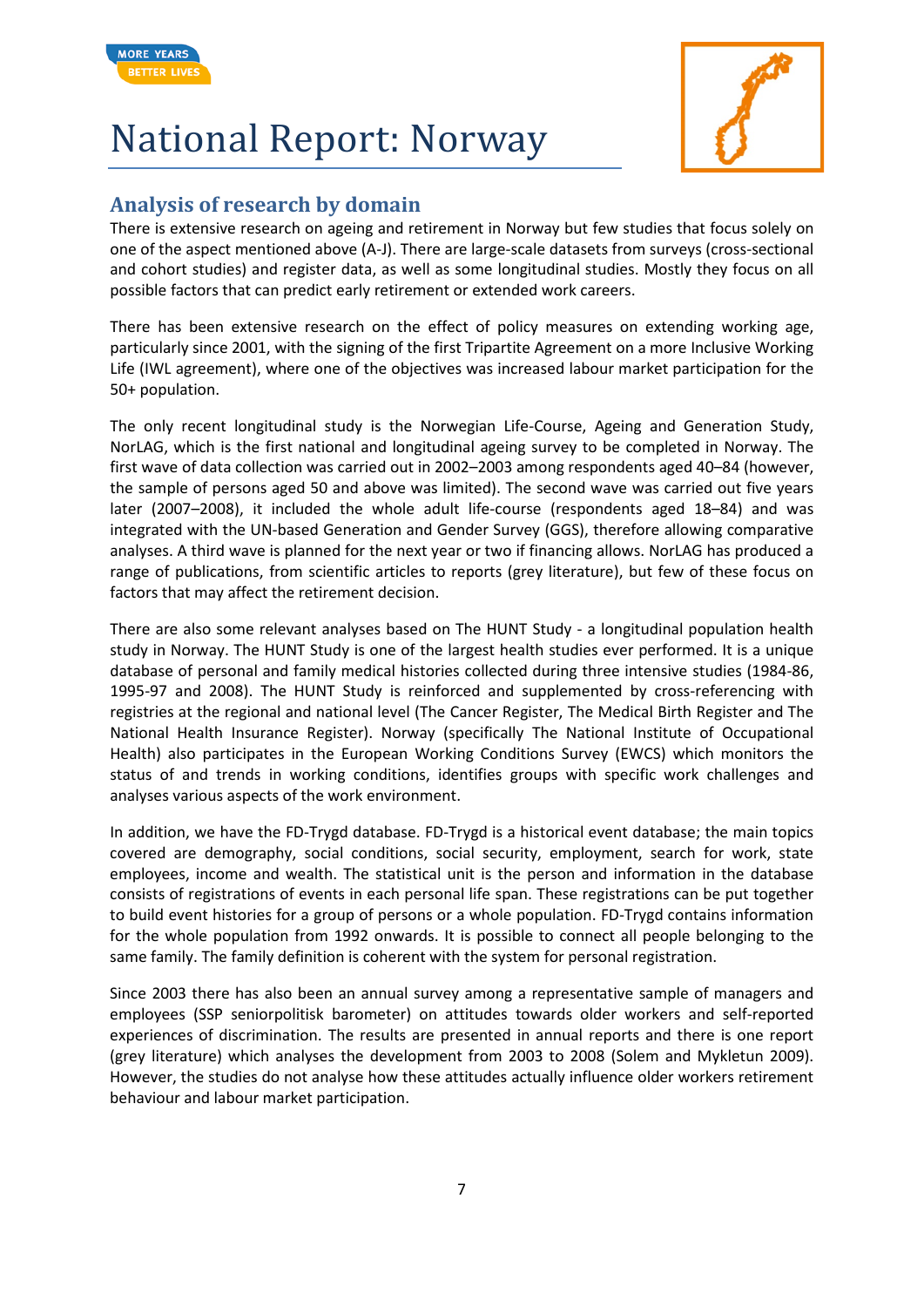



#### **THE LABOUR MARKET**

Unemployment rates and mobility rates among older workers in Norway are low (OECD 2013). The retention rate, i.e. at which firms retain older employees in their workforce, is especially high after the age of 60 in Norway, and has increased since 2005: 65.2 percent in 2010, 11 percent point higher than in 2005. The other side of the coin is the low aggregate share of new hires of older workers in Norway: 4.9 percent for people aged 55-64 years in 2011 (Ibid.). However, 48.3 percent of older unemployed persons were rehired in 2011, a figure very close to the rehiring rate for the prime-age unemployed.

Analysis by Lien (2014) shows that labour market mobility of people above 50 in Norway is low. Only 5-6 per cent changes their employer during a period of 12 months. This number has been stable over the last 10 years. Studies also show that Norwegian employers hesitate to recruit workers above the age of 57. While 97 per cent prefer to recruit experienced workers, only 60-70 percent, prefer to hire older workers (Dalen 2013).

Using survey data from 2010-2011 Furåker, Nergaard et al. (2014) examines patterns of lock-in, i.e. difficulty in finding an equally good job with some other employer, among employees in Finland, Norway and Sweden. They find that the number of those locked-in is lower in Norway than in Finland and Sweden; probably due to higher demand for labour and lower levels of unemployment. Furthermore, they find that older workers are more pessimistic about their job prospects than younger workers, and that the likelihood of being locked-in increases with increased age and health problems.

According to OECD (2011) and Halvorsen and Tägtström (2013), unemployment benefit is used as a pathway to early retirement only to a very limited extent in Norway (which may affect the composition of unemployment among older people). Conversely, once registered as inactive, few older workers go back to work. Bratsberg, Fevang et al. (2010) have studied the connection between unemployment and disability rates in light of the fact that permanent disability insurance rolls in Norway outnumber registered unemployment by four to one. Based on administrative register data matched with firms' financial statements and closure data collected from bankruptcy proceedings, the authors show that a large fraction of Norwegian disability insurance claims can be directly attributed to job displacement and other adverse shocks to employment opportunities. For men, they estimate that job loss more than doubles the risk of entry to permanent disability rolls and that displacements account for fully 28 percent of all new disability insurance claims. They conclude that unemployment and disability insurance are close substitutes.

Andreassen and Kornstad (2010) ENREF\_1 use a discrete choice model to quantify the desire to draw a rehabilitation or disability benefits among fully employed married women in Norway. Important findings are that decreasing unemployment has played a significant role in increasing the number on disability and rehabilitation, while changes in disability benefits have not played a significant role.

Furthermore, Myklebø (2011) analyses re-entry into work among recipients of social benefits. She finds that 66 percent of the unemployed and 36 percent of people who had been registered as having reduced work ability were in a job six months after their last registration at the Norwegian Labour and Welfare Administration (NLWA). Re-entry to work is highest among those who had been registered as unemployed. The probability of restarting work was 74 percent for the 45-59 age group, declining to 57 percent for people above the age of 60. The likelihood of exiting the labour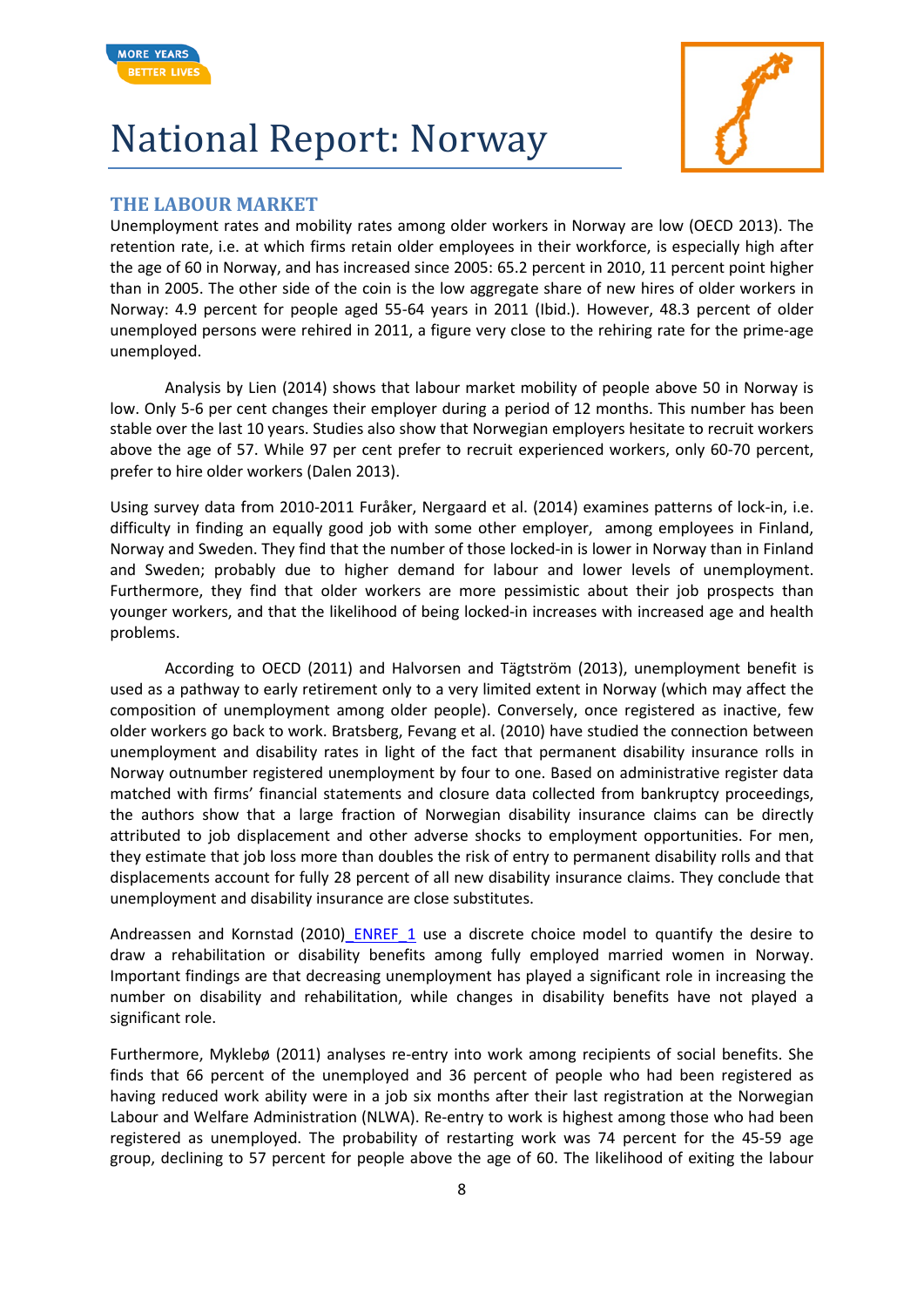



market again because of health problems is highest for the 60-66 age group. Among those previously registered as having reduced work ability, 45 percent of the 60-66 age group were receiving a disability benefit six months later.

Investigating the paths to a disability pension among persons aged 30 to 55 years, Fevang and Røed (2006) find huge variation in disability risk between different groups. Women are more at risk than men, and the lower educated are more at risk than the higher educated. Not surprisingly, the risk also increases with age. The likelihood of being a disability pensioner in 2003 among those aged 51 to 55 years in 1992 was 30 percent. They also find that labour market situation affects disability risk: about 5 percent of all new disability pensions between 1993 and 2000 relates to downsizing.

Based on survey data, Andersen (2007) studies the possibility of reactivation of disability pensioners. He finds that the number of disability pensioners wanting to increase their labour market participation decreases with age: 50 percent of those 45 years and younger stated that they wanted to work for more hours or re-enter the labour market, but only 15 percent of those 60 years and above. The main reason given, especially among the oldest, is lack of suitable work. However, many in the age group 55 years and above also stated that work adjustment in itself would not have helped them back to work. This is in line with earlier studies which find that few early retirees retired because of unsatisfactory work adjustments (Midtsundstad 2002, Midtsundstad 2005a).

Solem (2012) ENREF 66 analyses the relationship between employers' attitudes to older workers and the economic crisis (2008-2009) based on data from CSP's Senior Policy Barometer from 2003 to 2009. He finds that the quick shifts in business cycles in 2008 and 2009 produced immediate reactions among managers. In particular, the protection of older workers by downsizing (the seniority principle) gained less support within the first half year of the crisis; however, there was a return to the former level of support within the next half year. This pattern of change was observed in the private sector, while managers in the public sector changed attitudes on a smaller scale and in the direction of increased support for the seniority principle. The cognitive component of attitudes was less affected by the financial crisis than the behavioural disposition mentioned above. The tendency was for more positive conceptions of older workers among managers in the public sector. In the private sector, the views of managers changed even less and in the opposite direction. The impact of steadier business cycles is seen in the affective component of attitudes; yet older workers are among the least popular categories to recruit in both rising and falling cycles. The finding that managers in the private sector are more affected than managers in the less market-exposed public sector supports the possible effects of the financial crisis on attitudes to older workers. However, for senior policy, it is important to keep in mind long-term trends and not be beset by short-term shifts in the need for older workers. Lasting effects of falling business cycles on the employment of older workers may be prevented by reinforcing a solid basis of realistic cognitions about older workers and by openness concerning affective aspects of ageing and older workers.

#### **LEGISLATION & ITS IMPLEMENTATION**

Norwegian studies in this area are connected to labour market regulations and welfare arrangement, and changes in these laws and regulations over the last 10 years; for example the tripartite agreement on a more inclusive labour market (IWL agreement), signed in 2001, the pension reform (see C), changes in the Working Environment Act, the disability benefit scheme etc.

As part of the IWL agreement, the Norwegian *payroll tax* was reduced by 4 percentage point (from 14 to 10 percent) in July 2002 for employees aged 62 and older. Ellingsen and Røed (2006) analyses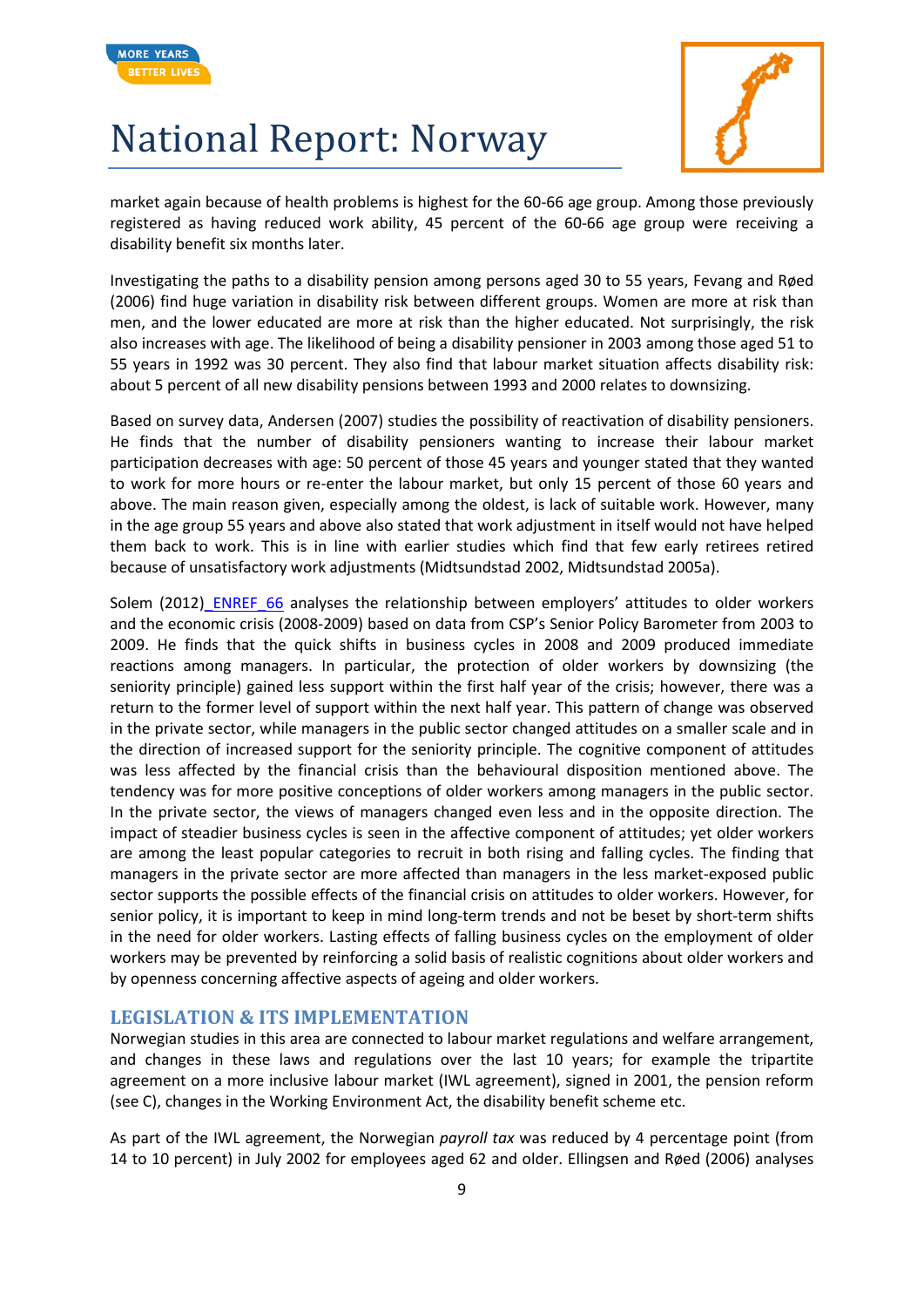



the effect of this tax reduction on the employment patterns and unemployment of older workers. They find that a reduction in payroll taxes has no effect on older workers' possibility of finding new jobs, but they also find a reduction in older workers' (62+) exit rates, compared to younger employees. However, this is mainly due to reduced disability rates, which was probably an effect of changed disability regulations during the same period.

Finseraas & Jacobsen (2014) present the results of a survey experiment where the treatment group was provided with an *information brochure regarding recently implemented changes in the Norwegian pension system* and a control group was not. They find that those who received the information were more likely to respond correctly to questions regarding the new pension system. The information effect was larger for those with high education, but only for the most complex aspect of the reform. Despite greater knowledge of the reform in the treatment group, they find no differences between the treatment and control group in their preferences regarding when to retire or whether to combine work and a pension.

#### **FINANCIAL FACTORS**

**.** 

The Norwegian Research council has through a special research programme [\(EVAPEN\)](http://www.forskningsradet.no/prognett-evapen/Nyheter/Resultatet_av_soknadsbehandlingen_12_mai_2014_er_klar/1253996203452/p1253961246216) funded a few projects analysing the effects of the ongoing Norwegian pension reform. However, just a few results have been published so far. Important features of the Norwegian pension reform, in effect since 2011, are the adjustment of pensions for changes in life expectancy, flexible retirement starting at age 62 based on actuarial principles and new rules for the indexation of pensions. Another part of the reform is a new model for accumulating pension entitlements that will be introduced gradually for cohorts born after 1954 and fully for cohorts born after 1962.

Most analyses of the effect of the reform so far are based on dynamic micro-simulation models (for example MOSART)<sup>10</sup>. The pension reform implemented from 2011 will imply a shift to a quasiactuarial system, seeking to neutralise the expenditure effect of further increases in life expectancy and strengthen ties between former earnings and pension benefits. Labour supply will be stimulated by lowering implicit tax rates and by aligning the social and private costs of early retirement. Using a large, dynamic micro-simulation model, Stensnes and Stølen (2007) find that the reform will stimulate labour supply and reduce the future tax burden, but also increase inequality in the benefits received by old-age pensioners.

The calculations presented by Christensen, Fredriksen et al. (2012) also indicate that Norway's pension reform will lead to a strong improvement in economic incentives to continue working and to delay retirement, in comparison with the old system: postponing retirement by one year will typically increase the annual old-age pension by about 7.5 percent. About two thirds of this effect is

<span id="page-9-0"></span><sup>10</sup> From a representative sample of the population in a base year, the MOSART model simulates the future life course for each person in this initial population. The life course is simulated by possible transitions from one state to another, as determined by transition probabilities that depend on each person's characteristics. These transition probabilities are estimated from observed transitions in a recent period. Events included are migration, deaths, births, marriages, divorces, educational activities, retirement and labour force participation. Public pension benefits are calculated from labour market earnings and other characteristics included in the simulation. Old-age pensions, disability pensions, surviving spouse pensions and early retirement pensions are included in the model (Christensen et al 2012).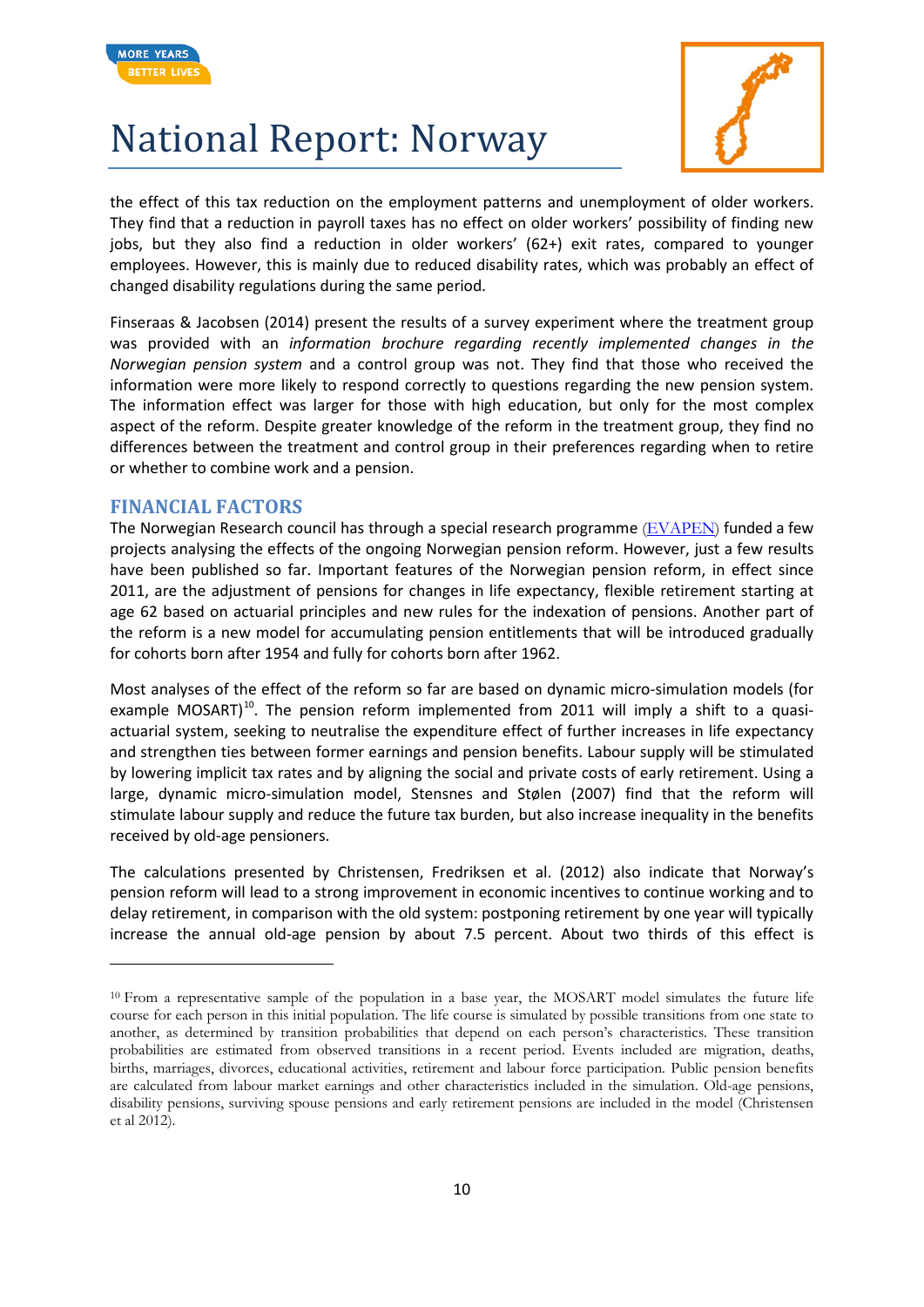



attributable to the actuarial adjustment and about one third to the accumulation of additional pension entitlements in the new system. These incentives however, only apply to a part of the population; about 40 percent of Norwegians retire on a disability pension before the age of 67, and this group is mainly unaffected by the economic incentives of the reform. Public sector employees are also not fully affected by the incentives because of the AFP early retirement plan for the 62–66 age group. The public sector AFP scheme, which has poor work incentives, will remain largely unchanged in the near future.

Using a difference-in-differences approach Hernæs et al. (2014) and Midtsundstad and Nielsen (2014) compare changes in employment at age 62-63 from 2008 to 2012 in private sector companies with the new, flexible AFP scheme and public sector companies with the old AFP scheme. Both find that the probability of being employed has increased more in private sector companies with AFP than in public sector companies with AFP from 2008 to 2011, controlled for sex, cohort, educational level and industry/sector etc. Hernæs et al. (2014) also find that the probability of being employed for those in private sector companies without AFP decreases over the period. The reason seems to be that they now have the possibility of drawing a flexible old-age pension from the National Insurance scheme from the age of 62. Previously (prior to 2011), they had to wait until the age of 67.

Analysis by Bråthen and Bakken (2013) based on register data on retirement behaviour and employment from 2001-2012 supports these findings. For a reference person (Norwegian born, male, 64 years, no children under the age of 12, no parents alive, having worked for 30 years or more, works in the private sector, spouse is still working etc.), the probability of still being employed after one year increases if he works in a company with an AFP scheme.

Furthermore, Dahl and Lien (2013) find that almost 45 percent of those with the opportunity to draw an old-age pension before the age of 67 did so. However, two out of three of these pensioners continued working. As a result, the proportion of older people (aged 62–66) in employment increased from 39 percent in 2010 to 42 percent in 2012. The increase was especially high in private sector companies with an AFP scheme, and among blue collar workers and those with primary school as their highest educational level. The proportion of retirees from companies with an AFP scheme has decreased from 24 percent in 2009-2010 to 15 percent in 2011-2012 among 62-66 year-old workers. Furthermore, old-age pensioners aged between 62 and 66 continue working almost as much as they did prior to taking up their pension benefits. Of those combining work and the old-age pension, over 80 percent work at least 30 hours per week.

Norway's National Insurance system provided benefits from the age of 67 (until 2011), but with an earnings test for those aged 67-69. Up to the  $1<sup>st</sup>$  of January 2008, 40 percent of earnings exceeding a threshold were deducted from the public pension. The threshold was around one sixth of average full-time earnings up to the  $1<sup>st</sup>$  of January 2002, when it was doubled. Part of the ongoing pension reform is the complete elimination of the earnings test; it was abolished for those aged 67 from 2008, for those aged 68 from 2009 and for those aged 69 from 2010. In the current system there is no deferral, so the earnings test can be viewed as a "real" tax. Hernæs and Jia (2009) analyse the changes in earnings following the reform implemented in 2002, which doubled the wage threshold for the earnings test using administrative registers, spanning the years 1999 – 2003, covering many socioeconomic dimensions of the whole population and containing extensive information on employment and income. In broad terms, their analysis indicates a positive labour supply response to the earnings test reform. The impact of the earnings test was also confirmed by a difference-in-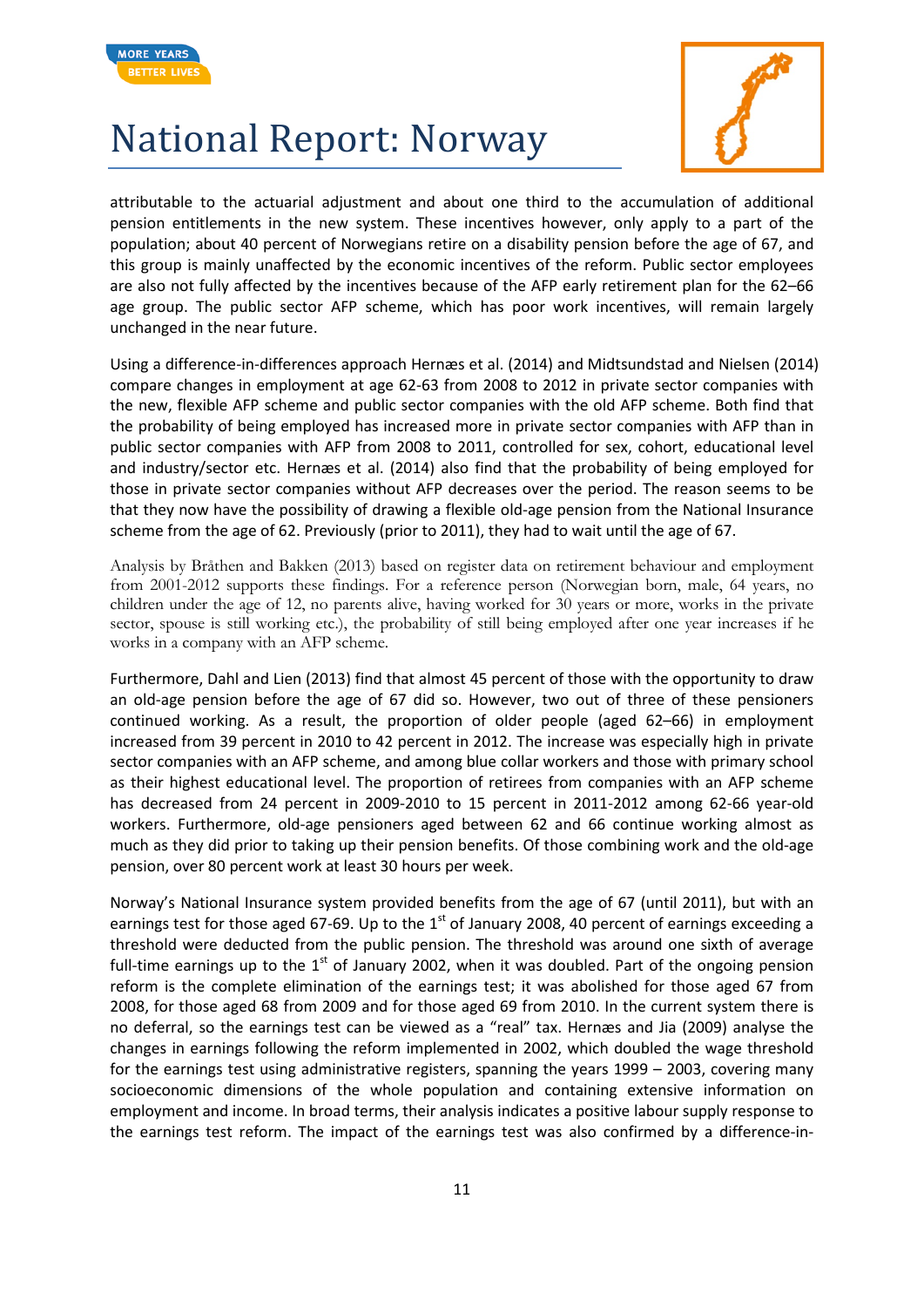



difference analysis of the reform. However, they find no clear evidence that the reform has increased labour market participation.

Brinch, Hernæs et al. (2012) have also studied two recent changes in incentives to work facing 67-69 year-old workers in Norway: an earnings test reform (which increases current earnings from work) and a pension system maturation (which increases pension accrual from work). Within a differencein-differences framework, they exploit these changes to investigate the effects of economic incentives and find that the earnings test reform has significant effects, while the pension system maturation has no significant effects. The findings confirm that 67-69 year-olds do adjust their work efforts when there are economic incentives but are only motivated to do so by incentives affecting their current income and not those affecting their future pension.

The positive effect of changes to the old-age pension on employment rates among those aged 67 and above are also documented by Bråthen and Grambo (2009). They find that the changes had an effect on older workers' labour market participation: the probability of a person aged 66 working at the age of 67 increased by 4 percent. However the effect varied with individual characteristic and industry.

Vestad (2013) estimates the labour supply effects of the early retirement programme AFP in the 1990s. He uses detailed administrative data to characterise full paths towards retirement and account for substitution from other exit routes, such as unemployment and disability insurance. By exploiting a reduction in the lower age limit for early retirement during the 1990s as a source of exogenous variation in individual eligibility, he obtains robust difference-in-differences and triple differences estimates indicating that more than two out of three pensioners would still be working at the age of 63 had the age limit been 64 rather than 62. Hence, although successful in creating a more dignified exit route for early leavers, the programme also generated substantial costs in terms of inducing others to retire earlier.

There are also studies of the connection between retirement behaviour and labour market participation among employees aged 62+ entitled to a labour market-based pension (occupational pension) or employees being offered bonuses for opting out of employment. In a study based on survey data from 1,474 employees and pensioners born in 1933, 1934 and 1935, Midtsundstad (2002) finds that entitlement to an occupational pension (defined benefit) increases the probability of early retirement, controlled for other important factors like sex, education level, occupational group (class), income, health and working capacity, seniority, working conditions etc. Furthermore, being offered a bonus for opting out of employment also increases the probability of early retirement at age 62 (Midtsundstad 2002).

Furthermore, a study by Kostøl and Mogstad (2013) shows that there is significant potential among younger disabled people to work if financial incentives are increased. They do not, however, find any effects of economic incentives among disabled people in the 50-61 age group. This research is supported by Bråthen (2011). Based on data from the Norwegian labour force survey, he estimates that nearly 32 000 people receiving disability benefits would like to start working. But while 22 percent of the recipients in the age group 35-49 report willingness to work, the proportion among people above the age of 50 is only 9 percent.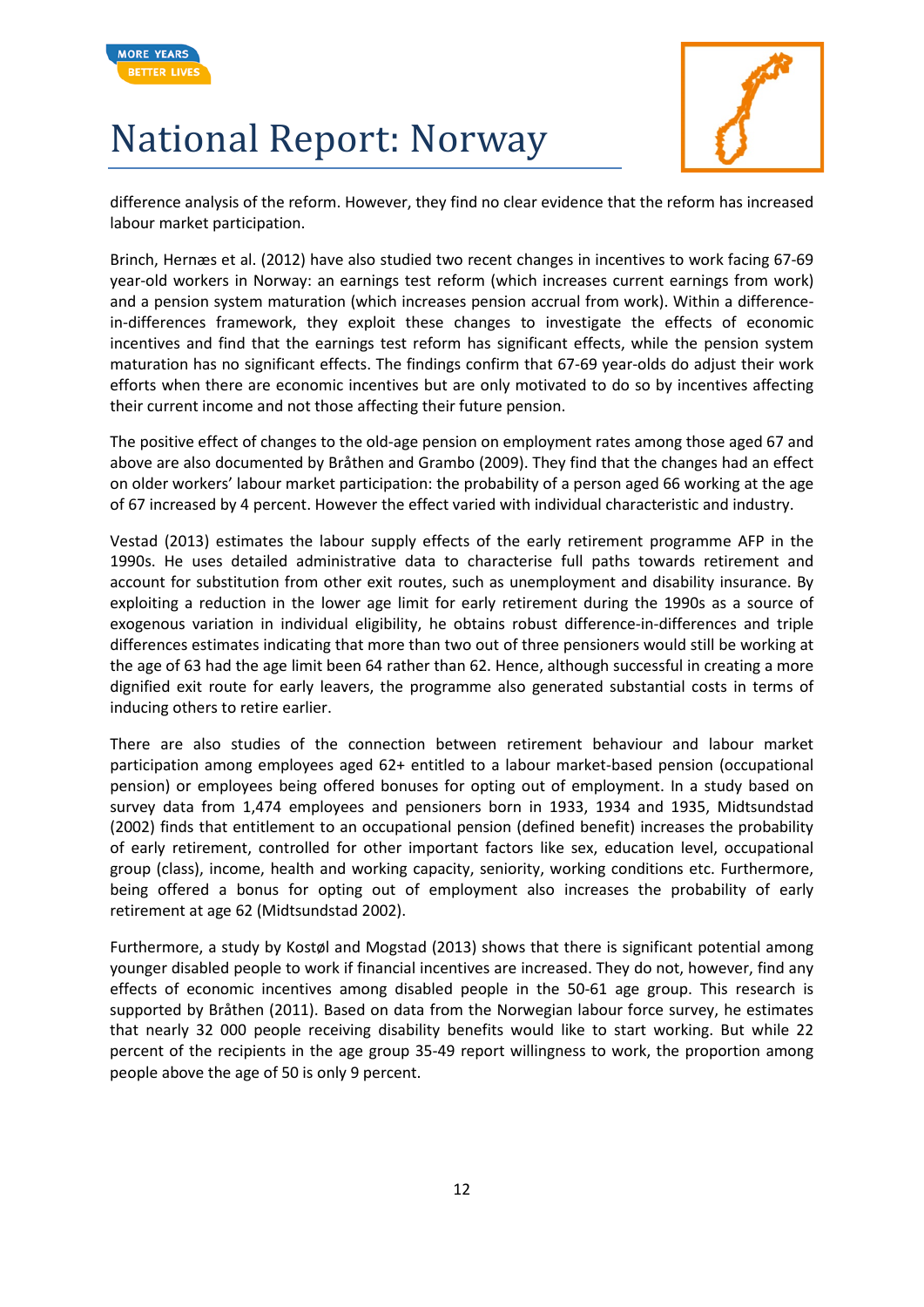



#### **SOCIAL POSITION**

Many of the Norwegian studies in the field control for gender, income, education level and occupation, hence we know how these factors affect the retirement decision and labour market participation of older workers.

In a study of early retirement among private sector employees, Midtsundstad (2002) finds that retirement patterns vary between different occupational and educational groups: blue-collar workers retire earlier than white-collar workers, and those with higher education retire later than those with upper secondary school or less. This was true even after controlling for gender, income, occupational group, sector, self-reported health and work capacity, seniority, civic status etc. Furthermore, different occupational and educational groups give different reasons for retiring early: although the main reason expressed by both groups was that they wanted more leisure time, many blue-collar workers who had retired early emphasise the importance of long working careers, heavy workloads, health problems and reduced working capacity; while the white-collar workers claimed that work was no longer as interesting or rewarding, or that they wanted to retire because their spouse had retired (Midtsundstad 2002, Midtsundstad 2005a). The same differences in retirement patterns between different occupational and educational groups were found in a study of retirement behaviour among government sector employees, based on survey data from 2002/2003 (Midtsundstad 2005a, Midtsundstad 2005b) and a study of early retirement behaviour among local government employees in 2012-2013 (Midtsundstad and Nielsen 2013, Midtsundstad and Nielsen 2014). ENREF 10Hauge and Årethun (2008) and Bråthen and Bakken (2013) also find the same socioeconomic differences in retirement patterns, when analysing early retirement with AFP in 2007 and 2012.

Solem, Syse et al. (2014) analyse the possible associations between retirement intentions and behaviour, using five-year high-quality quantitative panel data on Norwegian senior workers, and found significant correlations between retirement intentions and retirement behaviour within a fiveyear period. They also found that labour market resources (i.e. health, education) not only influence timing of retirement, but even the connection between intentions to retire and retirement behavior: Older workers with poor health, and workers with low education, often retire earlier than they prefer, and blue-collar workers often retire earlier than they had decided. Even for white-collar workers and those in good health, constraints seem to apply when they wish to retire late.

Furthermore, Bruusgaard, Smeby et al. (2010) find a dramatic increase in the prevalence of persons granted a disability pension with decreasing years of education across all levels of education. The disparities were much stronger than those seen for other health-related parameters and were especially strong for those with musculoskeletal diagnoses. The disability pension is more a consequence of health problems than a proxy for health status. The demonstrated relationship between education and disability pension may be partly explained by exclusion from the workforce because of health-related work problems. The study was based on data on all ethnic Norwegians aged 18–66 years and alive on the 31 $^{\text{st}}$  of December 2003. Age, sex, the receipt of a disability pension on  $31<sup>st</sup>$  of December 2003, and the diagnosis on the medical certificate were taken from a national social security file. The file also included six levels of education: primary school, low-level secondary school, secondary school, low-level university, and university and research level.

#### **DOMESTIC DOMAIN**

Jia (2005a) uses a binary choice panel data model to analyse married individuals' retirement behaviour in Norway when a new option, AFP, becomes available, and finds that the directions of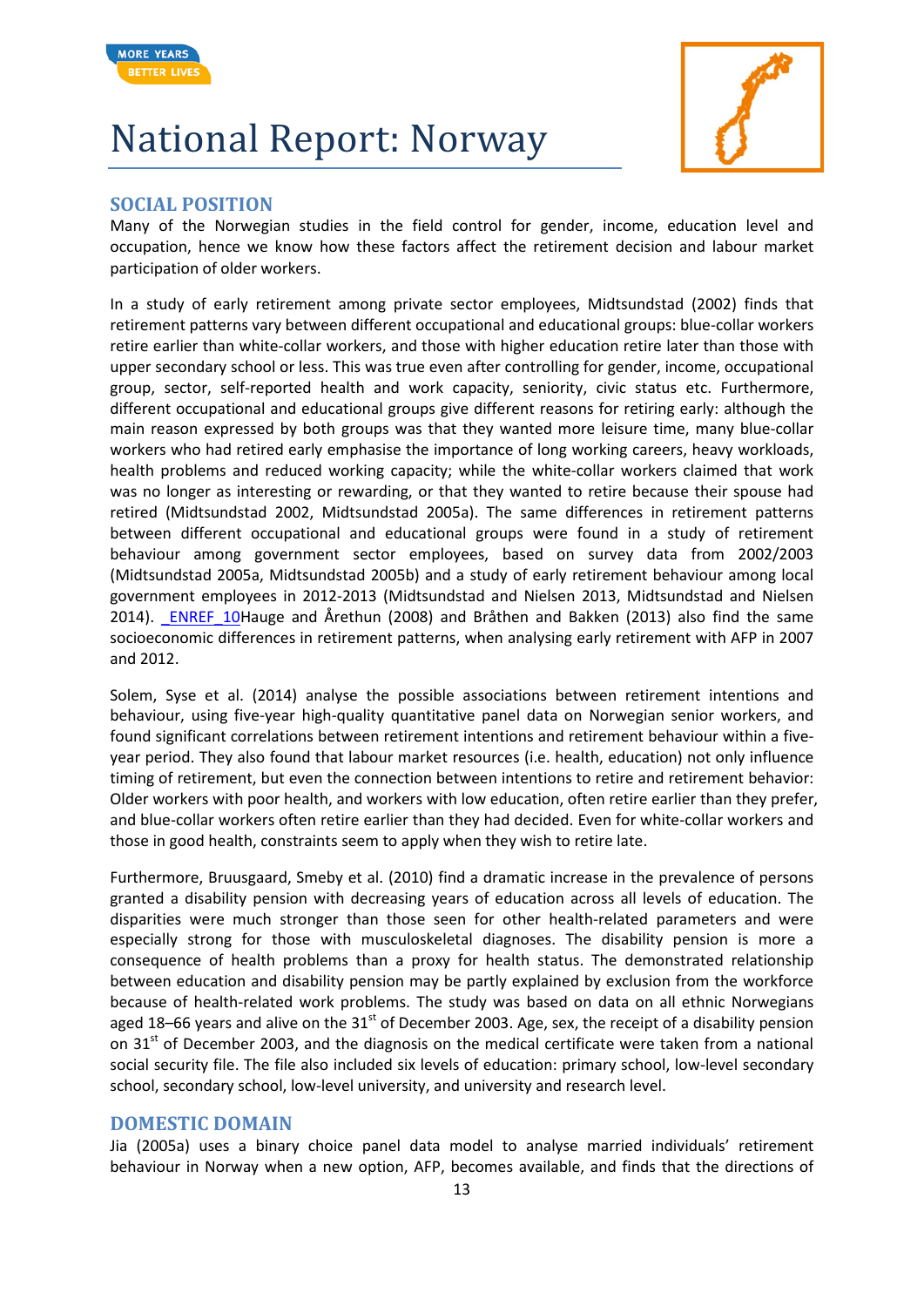



spousal effects are quite symmetric, although women seem to have a much stronger response to their spouses' characteristics than men. In another paper Jia (2005)b) analyses the labour market participation behaviour of retiring couples. To account for the unobserved heterogeneity in decisionmaking structures within the households, he formulates a mixed model with two types of households, the cooperative type and the non-cooperative type. The estimation results show that more than half of the households were of the non-cooperative type. Furthermore, Jia (2005)c) provides an empirical analysis of the joint retirement behaviour of working couples using a dynamic programming model, estimated on micro data. The estimation results show that a model which uses only measures of economic incentives (wage and pension benefits) gives a satisfactory fit with the observed retirement pattern. The results also indicate that husbands have higher bargaining power within the household. A hypothetical policy simulation shows that by taxing pension benefits as wage income, the labour market participation of both husbands and wives will increase by around 4 percentage points at age 65.

Studying early retirement among AFP among private sector employees born in 1933, 1934 and 1935, Midtsundstad (2002) finds that having an unemployed or retired spouse increases the probability of early retirement. She also finds that being single and male increases the probability of early retirement, while being single and female increases the probability of postponed retirement, compared with having an employed husband/partner.

Bråthen and Bakken (2013) also find in their analysis, based on register data from the period 2001- 2012, that spouses coordinate their retirement. The probability for a male employee retiring early increases by 10 percent points if his spouse has left the labour market the same year. The importance of spouse retirement behaviour for own retirement behaviour also increases with age.

A few studies have also analysed how caring responsibilities (for elderly parents or other family members) may affect the retirement decision. Midtsundstad (2009) finds in her study of older workers' retirement behaviour among private and governmental sector employees that care responsibilities for relatives is of little or no importance; the main reason being that few older workers had older relatives alive. However, even though very few older workers have caring responsibilities, multivariate analyses showed that having a sick partner or relative increased the probability of early retirement (Midtsundstad 2002, Midtsundstad 2005b). The same studies find that one out of four women over the age of 55 worked part-time due to caring responsibilities.

A study based on Norwegian register data by Fevang, Kverndokk et al. (2008) finds that having a lone parent in the terminal phase of life significantly affects the offspring's labour market activity. Employment propensity declines by around 1 percentage point among sons and 2 percentage points among daughters during the years just prior to the parent's death, ceteris paribus. Long-term sickness absence also increases sharply. The probability of being a long-term social security claimant (defined as being a claimant for at least three months during a year) rises by as much as 4 percentage points for sons and 2 percentage points for daughters. After the parent's death, earnings tend to rise for those still in employment while employment propensity continues to decline. The higher rate of social security dependency persists for several years.

Gautun and Hagen (2010) also investigate how common it is for elderly employees to experience difficulties associated with combining work and care obligations for their parents, and to what extent this affects their behaviour in working life. To illuminate these questions, they present findings from a representative survey conducted in Norway in 2007. One finding is that seven out of 10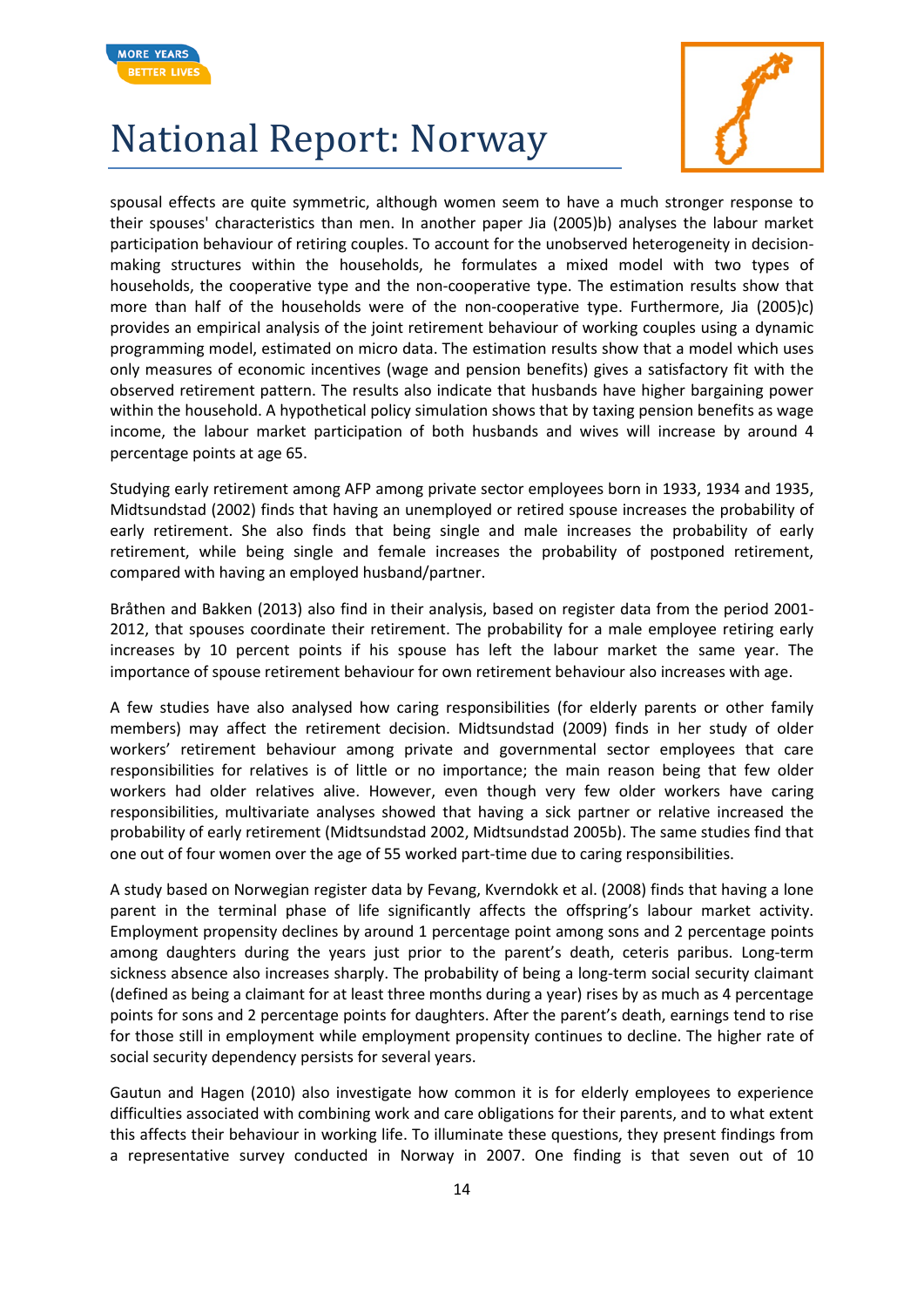



respondents (with one or both parents alive) were both employed and caring for their elderly parents. Of these, 57 percent had experienced difficult situations in coping with both. The most preferable arrangement was flexible working hours. Employees preferred the possibility of reducing or staggering working hours, or the option to work from home if necessary.

Kotsadam (2011) found that care for elderly parents has an effect on women's labour force participation in European countries, but that that effect is small in Norway and cannot be used as an explanation for the higher incidence of disability among older women.

Furthermore, in a newly published study based on NorLAG data, gender differences are identified in couples, where "common problems" (health symmetry) seem to be a comfort for men, but not so for women, who will have to shoulder the majority of the caring responsibilities regardless (Syse, Solem et al. 2014).

#### **WORK: HRM AND INTERVENTIONS**

HRM and interventions can be defined as the role of organisations and the employer (human resource management incl. recruitment and selection, enterprise policies, organisational health promotion, interventions and attitudes towards older workers in the organisation, e.g. discrimination) with respect to work participation. HRM and interventions cover initiatives and measures introduced by the employer (or the HR department) to strengthen the choice of work over early retirement ("stay" factors) or to counteract "push" factors.

Prevention, by definition, starts early, and thus does not only encompass older workers. A holistic approach will also have to start early, while special provision for older workers may be necessary later in their careers. Employers often use a combination of measures and initiatives, usually as part of an overall strategic plan (Steinum 2008). Demands from older workers, or from unions on behalf of older workers, may also influence the types of measures selected, e.g. focusing on reduced working hours and economic incentives to retain those eligible for early retirement (Midtsundstad and Bogen 2011, Midtsundstad and Bogen 2014).

Measures or programmes aimed at reducing early retirement and increasing employment of older workers can be categorised in different ways. Midtsundstad (2005, 2011) distinguishes between strategies for prevention, retention and integration. Prevention encompasses long-term efforts to ensure that employees do not end up in a vulnerable position in relation to the labour market. These initiatives are meant to prevent health problems and the loss of working capacity, competence and/or motivation, and are often aimed at all the company's employees rather than restricted to a particular group of employees, for example those over 50. Retention initiatives target individuals who are already in a vulnerable position. They may have been threatened with exclusion, or have access to an early retirement scheme they wish to use. Retention initiatives will not have the same scope and long-term impact as prevention initiatives. Instead, they will be for defined target groups and particular situations. For example, initiatives for the retention of older workers in Norway are often focused on employees around the age of 62 years who can retire on the AFP scheme. Integration includes policy initiatives targeting individuals outside the company, e.g. recruiting people who have typically had difficulty finding jobs and/or permanent employment. As part of oldage policy, different personnel policy interventions may be used to recruit or re-employ older workers.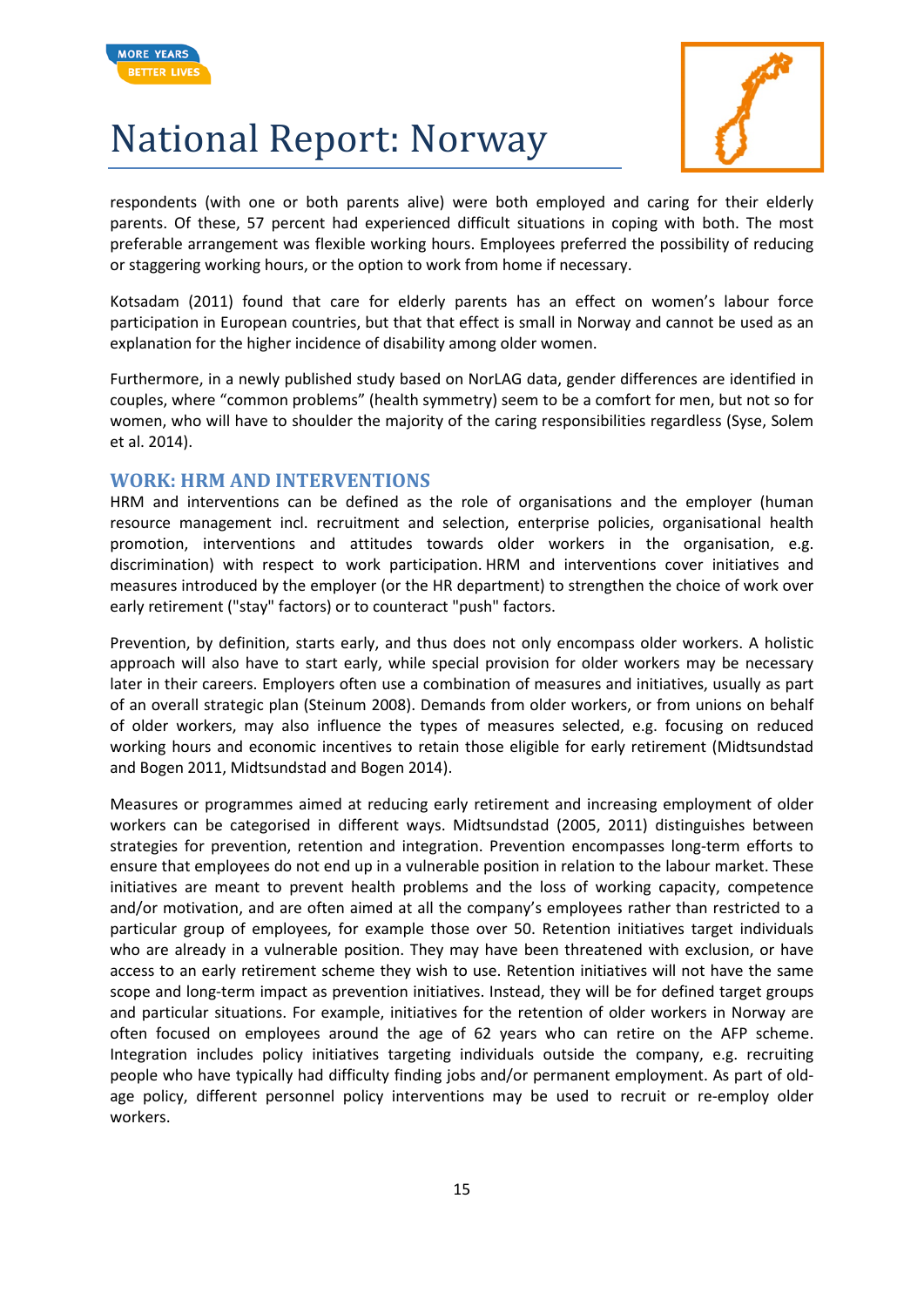



Furthermore, Midtsundstad (2007) has distinguished between measures directed at the work itself in order to reduce work demands, e.g. reduction of workload, reduction of hours worked, change of work task, restructuring, new technology etc., and measures that are directed at the individual employee in order to strength their health and working capacity, their competence or motivation, such as different health promotion programmes, for example lifelong learning. Measures which aim to encourage older workers to shift their priority from leisure time to work, or make it easier to combine work and family life may be also used.

In addition, **ENREF 22Salomon and Hilsen (2011) have suggested that the different measures** mentioned gain relevance during different stages of the working career, and propose a three-phase working careers model. Phase 1 starts from the first day on job and continues as long as a person is active in working life. From day one, job content and job demands, work environment and competence management will influence the future career of the employee. The employees are exposed to their employer's HR policy and competence management systems. In phase 2, as employees get older, HR policy is still crucial for motivation and work performance. Still, at a certain stage some employees experience a need for more specific support, to be able to perform their work to a satisfactory level. At the age of 50 + an increasing number of employees are facing some kind of health problems. Interventions during the second phase therefore focus on support directed at specific groups. Phase 3 starts when employees come close to the date of deciding whether to use existing early retirement schemes or continue working. At this stage, the aim of HR policies for prolonging working careers is to make the job so attractive that it can compete with a pension. Support measures will also be in use, but the main focus will change from the support perspective to the use of extra economic and social incentives to keep people working.

Research on HRM and interventions concentrates on a range of issues, and covers (at least) the following two main issues:

1. A focus on attitudes towards older workers in the organisation. Attitudes of employers, colleagues and older workers themselves influence actions and have consequences for perceived work ability and retirement behaviour.

Anti-discrimination in recruitment/selection and promotion is a consequence of negative attitudes towards older workers and negative stereotypes (ageism). It is also an issue by itself covered in the literature. Solem (2010) and Solem and Mykletun (2009) finds that managers show a less positive attitude towards "older" or "senior" applicants to jobs than to "young" and "experienced" applicants, and they hesitate to call in for interview applicants in their late 50s. This is based on analyses of the Norwegian Senior Policy Barometer, which have collected data yearly from national representative samples, starting in 2003. One sample consists of 750 managers and the other includes 1,000 employed persons. Managers in the public sector are more positive towards older workers than managers in the private sector. Age discrimination is one type of negative behaviour towards older workers, however its prevalence is hard to determine. Age discrimination has been illegal in Norway since 2004, but many workers are of the opinion that it takes place. About 4–5 percent indicates that they have been exposed to age discrimination in working life themselves.

Other studies fail to find age barriers in recruitment, although few managers planned to actively recruit older workers. Also no overt negative attitudes towards seniors were expressed, and older managers seemed to be more positive towards older workers (Furunes and Mykletun 2005). However, through analysing managers' use of metaphorical images, another study based on the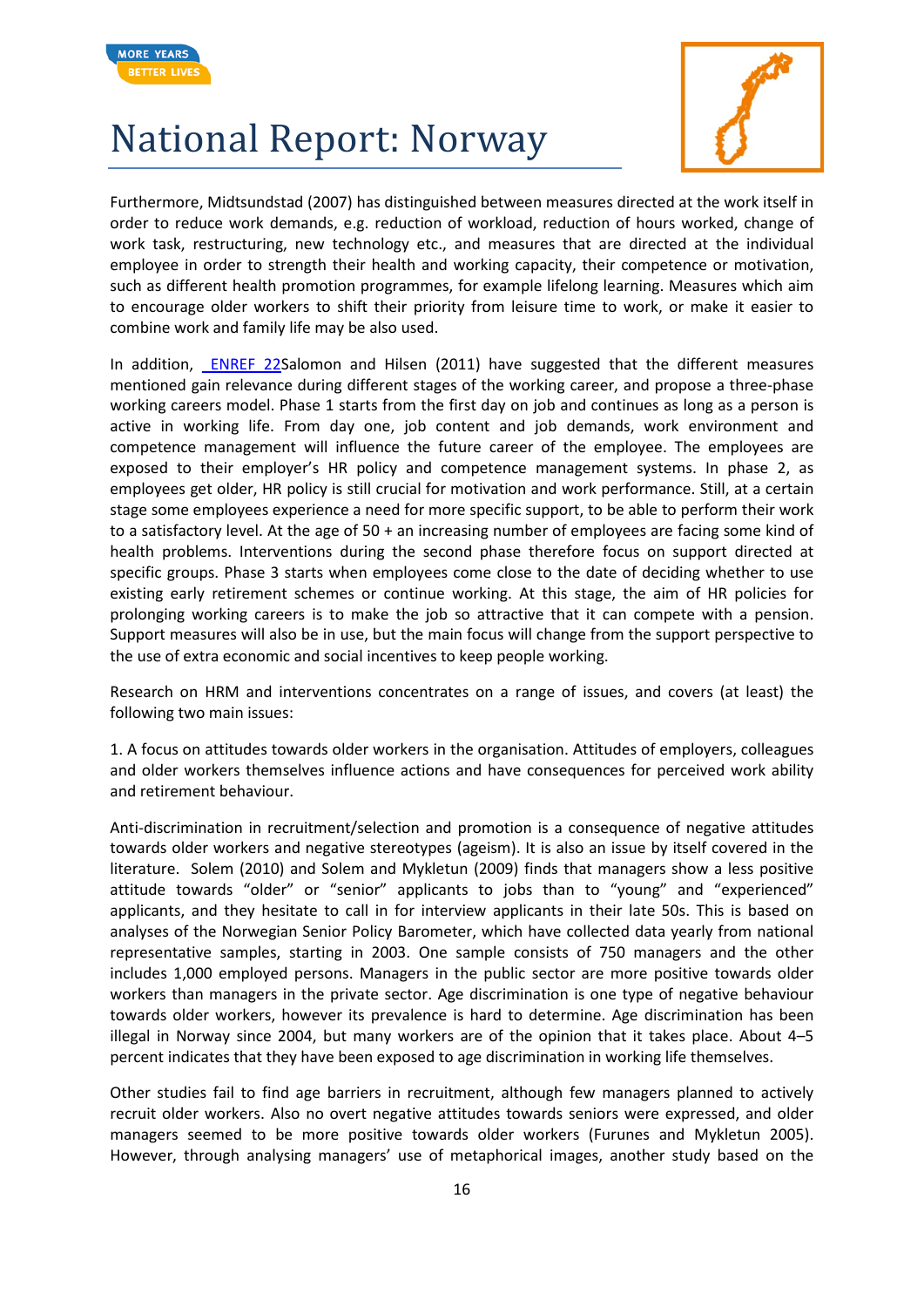



same data reveals negative stereotyping of a senior hospitality workforce (Furunes and Mykletun 2007, Furunes, Mykletun et al. 2011). In-depth analyses indicate that age discrimination towards seniors does exist; managers seem to be biased. Some have positive experiences with a senior workforce, but when it comes to recruiting new employees, younger people are the first choice.

Managers' attitudes towards older workers may be dependent on many factors. A study of data from 1,138 managers who were asked to rate their perceptions of 30 capabilities related to human development and working life (Furunes, Mykletun et al. 2011) finds that managers perceive ageing as contributing to increased managerial and interpersonal skills, creative problem solving capacities and work moral. On the negative side, age contributes to impaired learning capacities and basic functions. The researchers suggest that it is likely that managers working with older workers will develop conceptualisations of this part of the workforce that are closer to the characteristics demonstrated by research on actual behaviour, hence prevailing stereotypes of these workers may not be so general and persistent as argued in the existing research.

2. A focus on the different measures and initiatives (mentioned above) that may prevent early retirement and promote longer working careers. The literature in this field underlines the importance of a holistic approach that covers the whole range of different measures, as well as the entirety of working life, not solely older workers (Midtsundstad 2007, Hilsen and Salomon 2010, Salomon and Hilsen 2011). The argument is that what happens at the end of the career is often informed by what has happened earlier. A holistic approach on the other hand, means that one also considers the importance of motivation and workplace health promotion measures, like protection, adaptation of the workplace, work tasks or working hours and other health promotion interventions.

There is extensive research on HRM and interventions for prolonging working life among older workers in Norway. The types of interventions and the experiences of the older workers have been extensively studied through surveys and case studies. Most HR policies and different types of interventions are related to well-being at work, health, work ability and attitudes to retirement and expected (self-reported) retirement behaviour. The measurable "effect" is mostly defined as the older workers' wishes for a late exit.

However, qualitative studies of the relationship between work time reductions, extra days off, bonuses etc. on expected and actual retirement age fail to find any clear indications of the results of such interventions, although all such interventions are highly appreciated by the older workers receiving them (Bogen and Midtsundstad 2007, Econ 2009, Hilsen 2009, Hilsen, Olsvik et al. 2009, Econ 2010, Hilsen and Salomon 2010, Becken 2011, Midtsundstad and Bogen 2011, Reichborn-Kjennerud, Gamperiene et al. 2011, Becken 2012, Hilsen 2012, Bogen and Hilsen 2013)

A few studies based on combined survey data and register data (2001-2007/2010) have also analysed the actual effect of HRM/interventions on retirement behaviour using a difference-indifferences approach (Midtsundstad, Hermansen et al. 2012, Midtsundstad, Nielsen et al. 2012, Midtsundstad, Nielsen et al. 2013, Hermansen 2014, Hermansen 2014). These studies do not find any effect on retirement behaviour, except Hermansen (2014) who finds that older workers who were offered extra days off had a reduced probability of drawing an AFP pension early (at age 62-63). Furthermore, Midtsundstad, Nielsen et al. (2013) find that work-related measures to prevent injury and exhaustion reduced disability rates among workers over the age of 50.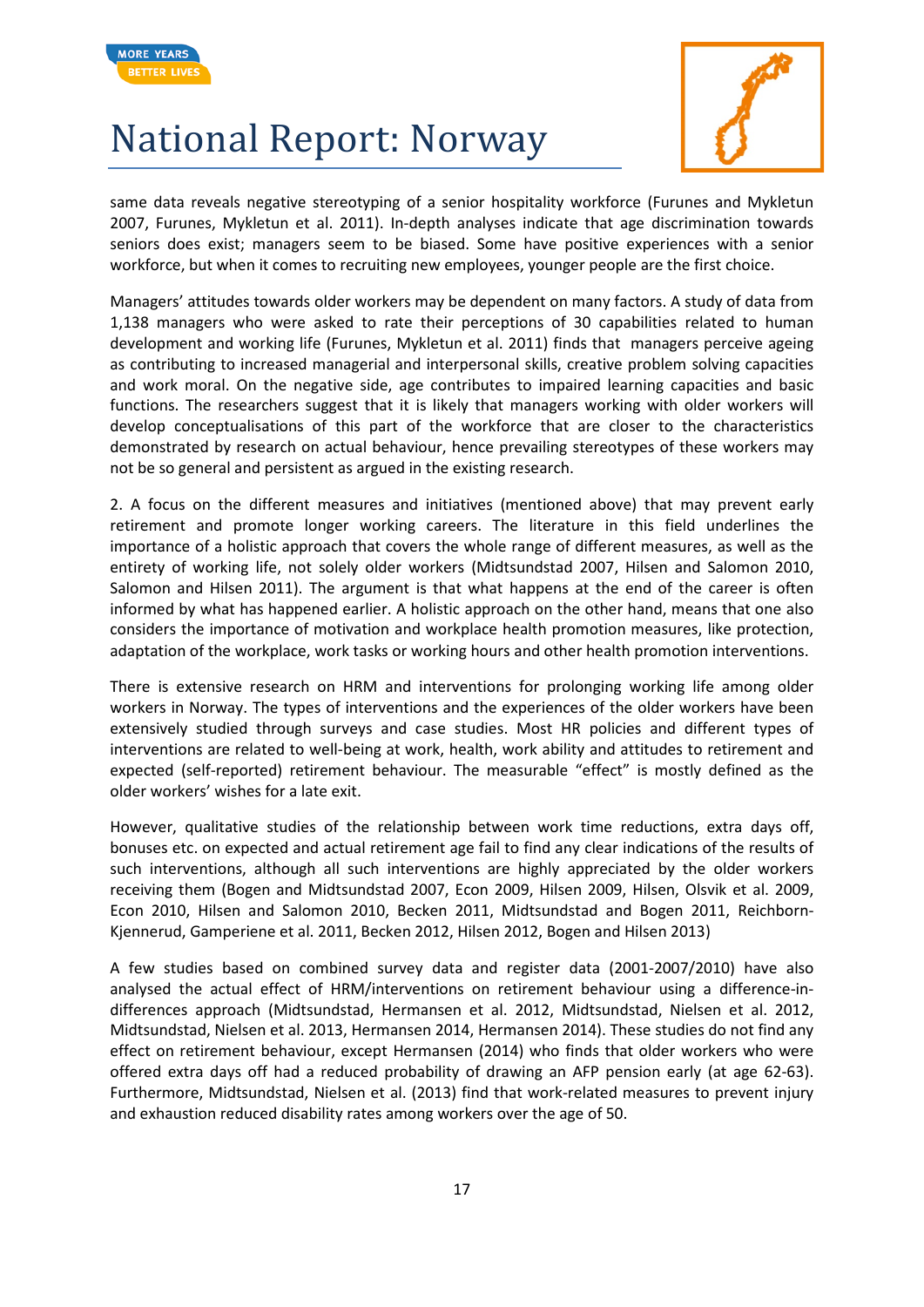



#### **WORK: WORK FACTORS/WORKING CONDITIONS**

Work factors, i.e. factors in the workplace or related to the work tasks are well covered in the literature. However, the literature mostly focuses on how working conditions are related to wellbeing at work, work ability, health, sickness absence etc. and less on the relation with retirement behaviour.

In a review of the literature Solem (2010) finds that physical and ergonomic work environments are often better among older workers than among younger workers. This may partly be due to selection (the healthy worker effect) and partly an effect of adaptions and shifts to less demanding jobs with age. The review finds that older workers seem to encounter fewer demands at work, but also receive less support and feedback from their supervisor.

However, Midtsundstad (2002) analyses of survey data covering 1,500 private sector employees and early retirees show that having a heavy workload increases the probability of drawing an AFP pension early, controlled for other relevant factors. She also finds that many retirees themselves, especially blue-collar workers, relate their early retirement to heavy workloads, long working careers and, among other factors, to the company culture, i.e. that it was common at the workplace to retire at a certain age.

Furthermore, in a survey data (retrospective cohort) study of early retirement among government sector employees and early retirees, Midtsundstad (2005b) finds that (self-reported) age discrimination at the workplace increases the probability of early retirement. Analysing the retirement behaviour of municipal employees, Midtsundstad and Nielsen (2013) also find that lack of job autonomy and a good relationship with middle management increases the probability of drawing an AFP pension as early as possible (at age 62), ceteris paribus.

Blekesaune and Solem (2005) investigate the impact of working conditions on individual retirement for 270 occupations. The study combines survey data for estimates of job strains, census data for occupations and income and social insurance/security data for the transition from work to retirement for 18,847 Norwegian employees between the ages of 60 and 67. Retirement was identified by a drop in work-related income and studied both jointly and separately for disability and non-disability retirement. Data are analysed using logistic regression (competing risk) "duration" models. Findings indicate that disability retirement is related to physical job strains. Among men, both pathways of early retirement are related to low autonomy in job tasks. Furthermore, psychological job stress may reduce non-disability retirement. The findings are discussed in relation to (a) the prospect of reducing early retirement by changing working conditions and (b) the distributional impacts of actuarial principles in pension systems.

Several studies have also found that restructuring and downsizing increases the probability of sickness absence, early retirement and welfare dependency (Midtsundstad 2002, Midtsundstad 2005b, Lorentzen, Løken et al. 2006, Røed and Fevang 2007, Rege, Telle et al. 2009, Bratsberg, Fevang et al. 2010).

Schone (2009) analyse whether introduction of new technology and new work practices reduce the demand for older workers and increase the demand for younger workers and finds that technology is age-biased towards young, low-skilled workers. However, after sweeping away time-invariant unobserved firm effects by using a fixed effect approach, most of the significant relationships disappear. Hence the results seem to be driven by unobserved heterogeneity between firms and are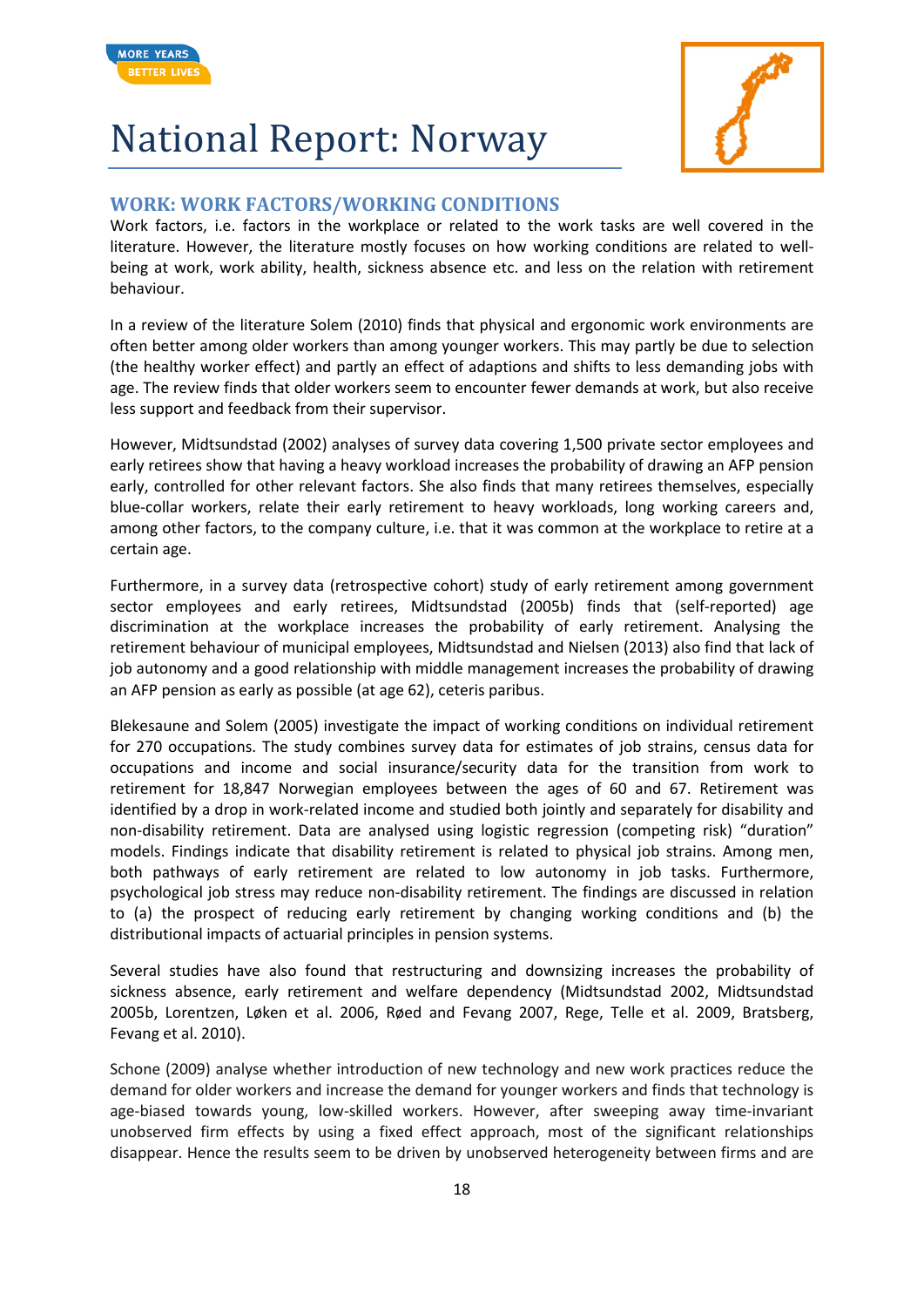



not causal effects of technology and new work practices on the demand for workers in different age groups.

#### **HEALTH & HEALTH-RELATED BEHAVIOUR**

Health is strongly related to retirement behaviour. When the early retirement scheme (AFP) was introduced in Norway, it was argued that it would provide a "dignified exit" for worn out workers at the end of a long career. Health is seen as the factor that decides what opportunities are open to the older worker.

A substantial and increasing proportion of the workforce in Norway receives a disability benefit. Among older worker (55+) however, the disability rate has been falling for some years. A systematic review (Bjørngaard, Krokstad et al. 2009) of the epidemiological research on disability benefit in the Nordic countries identified 118 articles of relevance. The majority of the articles were cohort studies using disability benefit as an end point, with 67 studies being population-based and 29 based on patient populations. Six cohort studies use disability benefit as an exposure. There were seven casecontrol studies and nine studies describing different interventions. Connections between different health issues and work disability are well documented, as is the importance of socioeconomic and work-related factors. The review reveals an emphasis on individual risk factors and concludes that although important, individual factors alone cannot explain the growth seen in the last decade in the number of employees receiving disability benefits.

The Norwegian Life Course, Ageing and Generation Study (NorLAG) is an ambitious longitudinal study. So far, two waves have been conducted. The first one was carried out in 2002-03. In the second wave (2007-08), NorLAG was merged with the United Nations-initiated Generations and Gender Survey (GGS). The data collection was therefore labelled LOGG: Life-course, Generation and Gender. There has been a wide range of publications based on NorLAG (Slagsvold and Solem 2005, Slagsvold and Daatland 2006, Veenstra, Lima et al. 2009, Furunes, Mykletun et al. 2012, Slagsvold, Veenstra et al. 2012, Daatland and Slagsvold 2013). NorLAG results confirm that the early retirement scheme (AFP) to some extent reflects health-related causes for early labour market exits. Among men, the effect is strongest for subjective health status, whereas among women, signs of depression have the strongest impact on subsequent early retirement. Although poor health represents a limitation for work, there is no clear-cut point where work becomes impossible. Even in the lowest health decile a fair proportion are employed. However, age adds to the effect of health on early retirement. Persons with poor health aged 55-61 are less inclined to work compared to those below 55 with a similar health status. This age effect may reflect negative stereotyping of older workers and indicate a potential for increased employment rates in middle-aged and older age groups. Compared to any other type of retirement, disability pensioning tends to weaken self-esteem among retirees. This finding indicates that the disability pension is not an appealing exit path. Most likely, it constitutes a risk to self-esteem and quality of life (Slagsvold, Veenstra et al. 2012).

There are several studies which look at the correlation between self-reported health and work ability and early retirement (Midtsundstad 2002, Midtsundstad 2005a, Midtsundstad 2005b, Midtsundstad and Nielsen 2013, Midtsundstad and Nielsen 2014), and correlations between sick leave history and retirement behaviour (Midtsundstad and Nielsen 2013), controlled for other relevant factors. Most of these analyses find that health problems and (self-reported) reduced work capacity increase the probability of early retirement. However, one study on the connection between expected retirement age and expected health development, based on survey data among employed women aged 50-70 (Gamperiene, Hilsen et al. 2010), finds that neither work ability nor actual health has the same effect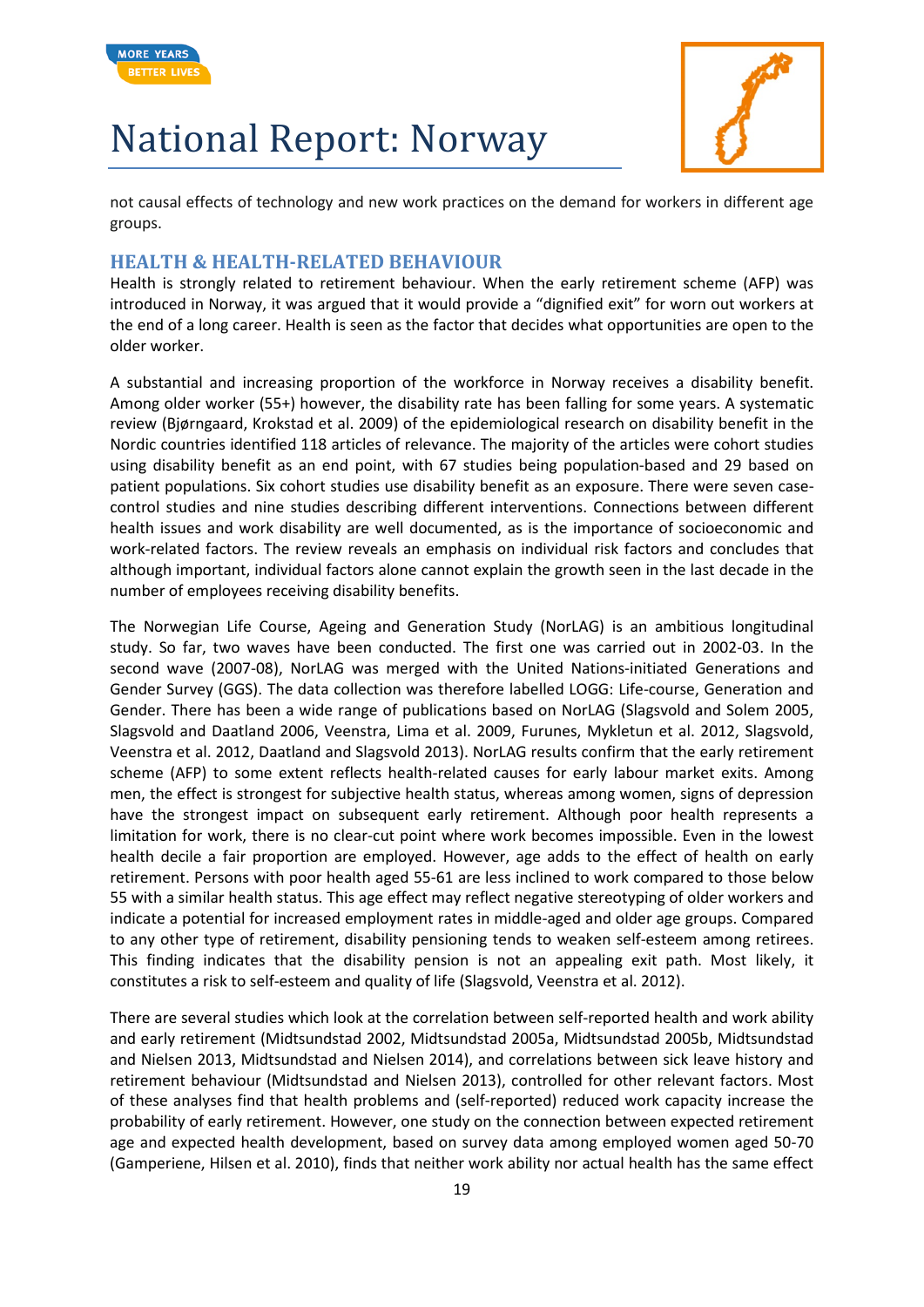



as expected health development on expected retirement age. In other words, beliefs can predict expected retirement age better than actual health. However, without follow-up studies it is impossible to determine what the actual retirement pattern will turn out to be (Hedström 2005).

#### **WORK ABILITY**

If work ability is defined "the Finnish way", this has not had much focus in Norway. Health and exit from work life is covered under the domain Health. Work ability is interpreted more loosely under the domain Health and is covered in NorLAG and several other studies.

#### **MOTIVATION**

There are several studies that analyse the relationship between (self-reported) motivation and expected and actual retirement outcome.

According to Midtsundstad (2003) study of early retirement behaviour among government sector employees, based on survey data from 2002-2003 (N=1800), one of the main reasons for retiring early, according to the retirees themselves, especially among managers and higher educated employees, is loss of job motivation. For those who continued working after the age of 62 the opposite was true. The main reasons for staying were that the job still was interesting and rewarding, that they did not have health problems and that their manager wanted them to stay longer. The same pattern was found in a study of retirement behaviour in the private sector, based on survey data from 2000-2001 (Midtsundstad 2002), and in analyses of the retirement behaviour among municipal sector employees (Midtsundstad and Nielsen 2013); also based on survey data. Furthermore, (Midtsundstad and Bogen (2011)) find in their study of retirement processes in eight different industries in 2009-2010 (case studies) that older workers often stress the importance of well-being at work for their retirement decision. But well-being at work seems to have different meanings according to amount of education: while care workers and industrial workers stressed that they enjoyed being *at work* (the social aspect), engineers and executive officers enjoyed the *work itself*, their work task and other aspects of their work (personal-development).

Motivation to work is also covered in two literature reviews published since 2012 (Midtsundstad 2012, Solem 2012)*.* Solem (2012) finds that older workers participate less in training and see less opportunity for learning new things at work. As opportunities for learning may contribute to maintained work ability, measures to include older workers in training and learning may contribute to improved work ability. Other studies also show that participation in learning activities declines with age (Hagen Tønder and Hilsen 2012, Tikkanen, Guðmundsson et al. 2012), although less so than in the EU. In 2008 EU27 had a participation rate for older workers aged 50-64 of 9.5, while Norway had a rate of 19.3 (Tikkanen, Guðmundsson et al. 2012): 205). Whether lack of participation is caused by lack of motivation or lack of opportunity is difficult to say, but there seems to be a mix of both (Hilsen and Salomon 2010).

According to Tikkanen and Nyhan (2008) the following are the main barriers to lifelong learning for older workers:

"(A) Learning cultures in workplaces have rarely been supportive to older workers. Older workers tend to have reached the top of their career possibilities, and in small companies and flat organisations more generally, 'the glass ceiling' tends to be low; (B) older workers' image of themselves as learners tends to be poor, giving rise to a self-fulfilling prophecy. As several chapters in this book show, while older workers have expertise in work, they are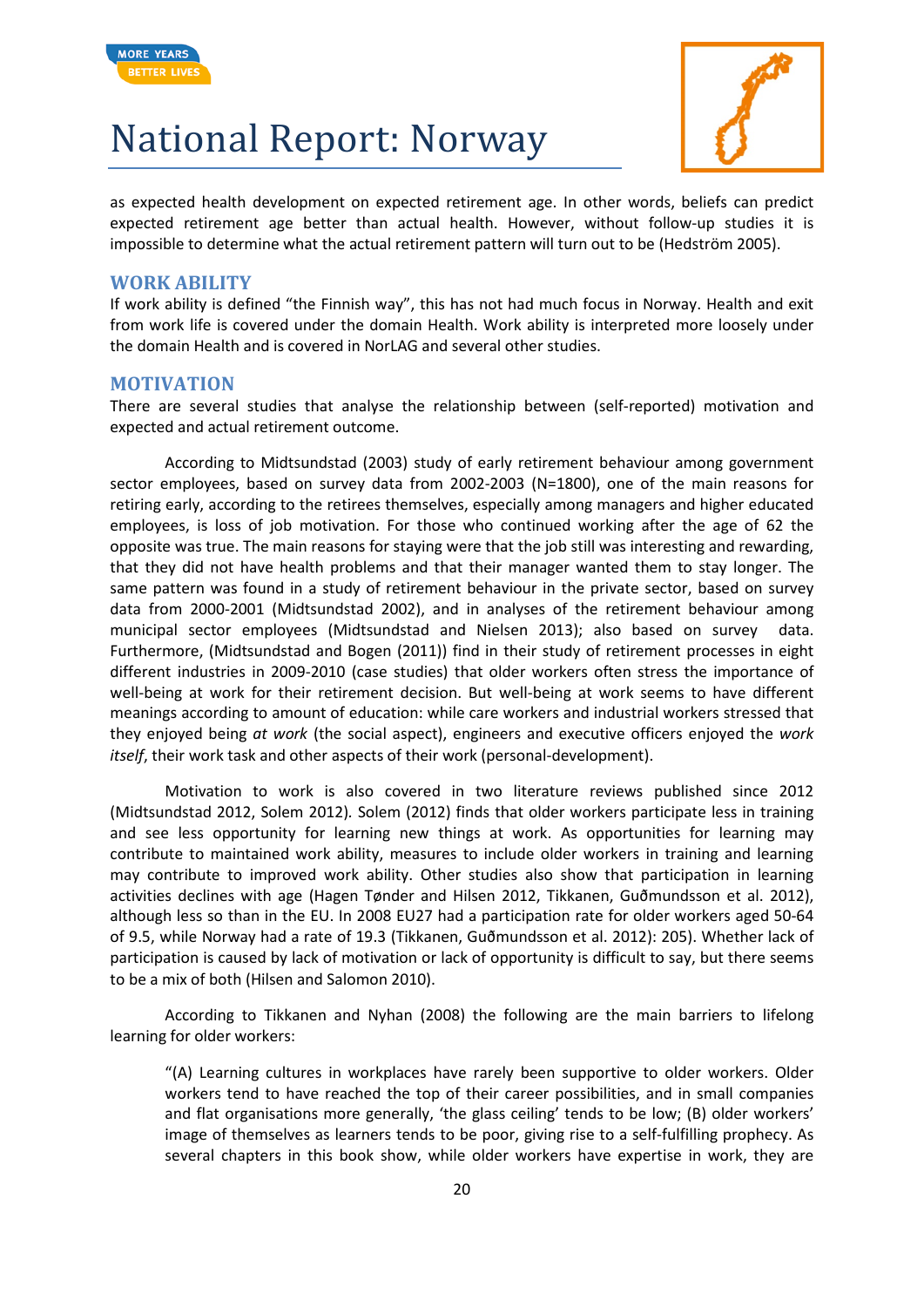



often novices when it comes to learning; (C) traditionally, 'the competence order' in workplaces (the degree to which one manages one's job tasks) has followed 'the social order', which is a result of one's years of experience in a company. More experienced employees are often considered to be more competent employees. Traditionally, older workers are considered as teachers and mentors of younger employees, rather than having learning needs themselves (Cedefop, Tikkanen et al. 2006). Thus, when the workplace does not require them to change their job tasks, this gives rise to a feeling of why bother to engage in training; (D) related to the above, the relevance of the training on offer is often an issue for older workers. Older workers have broader perspectives, greater understanding and sounder judgements than their less experienced counterparts. Thus, they tend to be more critical consumers of training products. The balancing and contemplation often takes place between what is their current situation and what could it be after taking more training". (Tikkanen and Nyhan 2008):6.

Whether discriminatory processes are more or less important than motivational factors are impossible to determine, but the combination serves to exclude older workers from much needed participation.

#### **Conclusions for research needs**

There has been an extensive research on ageing and retirement in Norway the last 20-25 years, both studies focusing on single aspects and studies focus on almost all possible factors that can predict early retirement or extended work careers. The studies are based on both large scale data-sets from surveys (both cross sectional and retrospective cohort studies), register data, a few longitudinal studies as well as some qualitative studies.

However, there is a need for more studies of labour market mobility among older workers, to better understand how rehiring and recruiting processes affect older workers labour market participation, and more studies of how different age management strategies and programmes as well as workplace interventions, affect retirement behaviour and labour market participation.

There are also needs for mixed methods-project, i.e. interdisciplinary studies combining register and survey studies with case studies (qualitative data). Although advanced econometric analyses based on register (panel) data are the best way to document causal evidence, they often fail to explain how and why. In addition, a lot of important (and especially new and upcoming) factors are not registered in administrative registers. It is therefore important to prioritize also qualitative and/or survey based studies in order to understand the complexity of the retirement decision and labour market participation of older workers.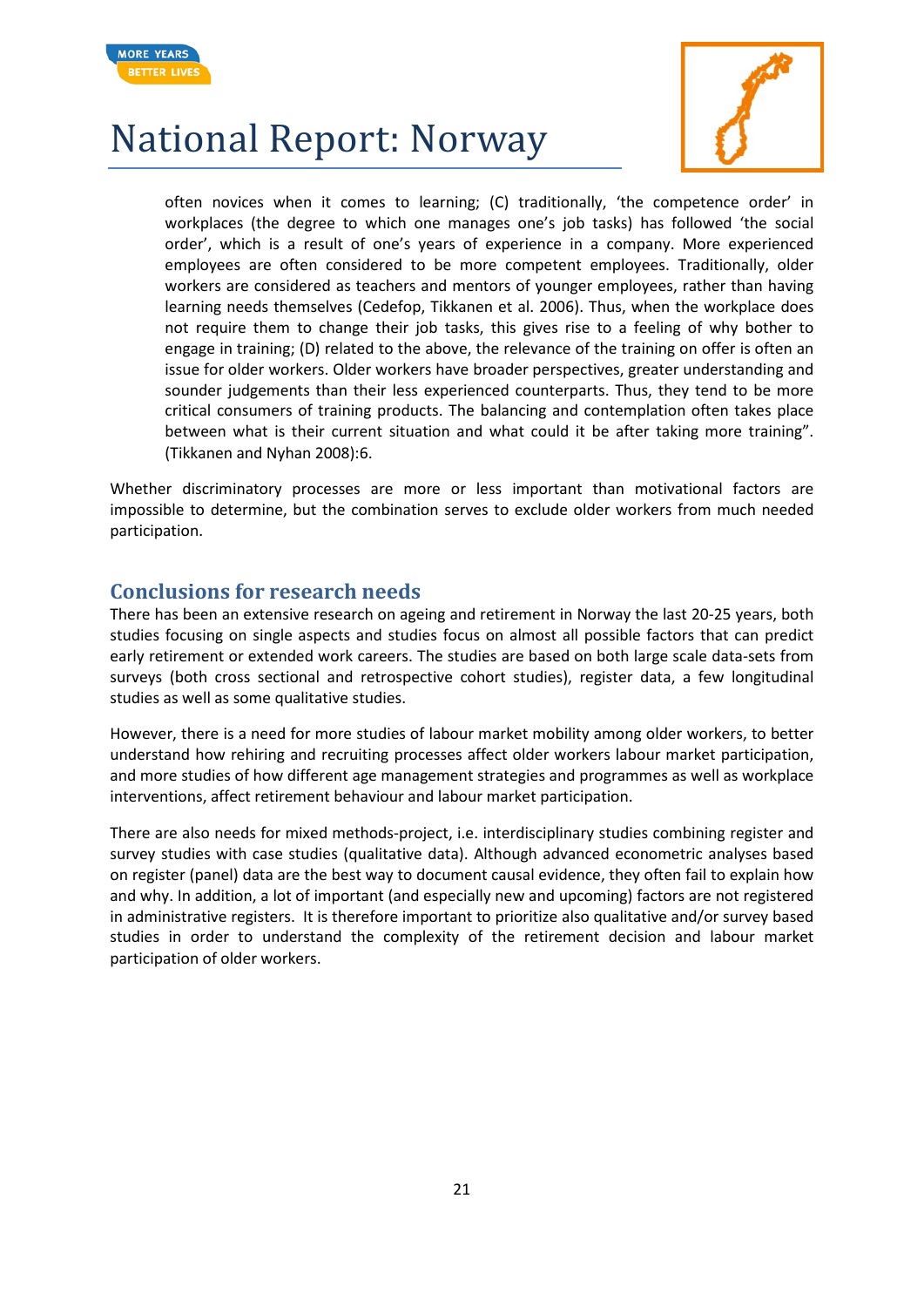



#### **References**

- <span id="page-21-0"></span>1. Andersen, R. K. (2007). Reaktivisering av uførepensjonister. Fafo rapport 2007: 10. Oslo, Fafo Institutt for arbeidslivs- og velferdsforskning.
- 2. Andreassen, L. and T. Kornstad (2010). Transitions to disability and rehabilitation. Discussion paper no. 641. Oslo, Statistics Norway, Research Department.
- 3. Becken, L. E. (2011). "Redusert arbeidstid med full lønnskompensasjon blant seniorer med rett til AFP i fire statlige etater." Søkelys på arbeidslivet , vol. 28(4): 374 - 393.
- 4. Becken, L. E. (2012). "Seniortiltak og pensjonerings-adferd for seniorer med rett til AFP I statlig sector." Søkelys på arbeidslivet, vol. 29(4): 349-367.
- 5. Bjørngaard, J., Krokstad, S., Johnsen, R., Oxaas Karlsen, A., Pape, K., Støver, M., Sund, E. R. and Westin, S. (2009). "Epidemiological research on disability benefits in the Nordic countries." Norsk Epidemiologi, vol. 19(2): 103-114.
- 6. Blekesaune, M. and P. E. Solem (2005). "Working conditions and early retirement a prospective study of retirement behavior." Research on Aging, vol. 27(1): 3-30.
- 7. Bogen, H. and A. I. Hilsen (2013). Seniorpolitikk under skiftende forhold. Gjenbesøk i seks kommuner. Fafo-rapport 2013:07. Oslo, Fafo Institute for Labour and Social Research.
- 8. Bogen, H. and T. Midtsundstad (2007). Noen år til. Erfaringer med seniorpolitikk i seks kommuner, Fafo-rapport 2007:28. Oslo, Fafo Institute for Labour and Social Research.
- 9. Bratsberg, B., Fevang, E. and Røed, K. (2010). Disability in the welfare state: An unemployment problem in disguise? Discussion paper series // Forschungsinstitut zur Zukunft der Arbeit, No. 4897. Der Open-Access-Publikationsserver der ZBW – Leibniz-Informationszentrum Wirtschaft www.econstor.eu, Institute for the Study of Labor (IZA).
- <span id="page-21-1"></span>10. Brinch, C. N., Hernæs, E. and Jia, Z. (2012). Labor supply on the eve of retirement. Disparate effects of immediate and postponed rewards to working. Discussion papers no. 698. Oslo, Statistics Norway. Research department.
- 11. Bruusgaard, D., Smeby, L. and Claussen, B. (2010). "Education and disability pension: a stronger association than previously found." Scandinavian Journal of Public Health, vol. 38(7): 686-690.
- 12. Bråthen, M. (2011). Uførepensjonisters tilknytning til arbeidslivet. NAV-rapport. Oslo, Arbeidsog velferdsdirektoratet, Stab for analyse og strategi / Seksjon for utredning.
- 13. Bråthen, M. and F. Bakken (2013). Arbeid eller pensjon? En studie av hvilke faktorer som påvirker seniorenes beslutning om å fortsette i jobb? NAV-rapport 2013:1. Oslo, Arbeids- og velferdsdirektoratet (NAV).
- 14. Bråthen, M. and A.-C. Grambo (2009). "Sysselsettingseffekten av endrede regler for alderspensjon for 67-åringer." Arbeid & Velferd, 2009(2).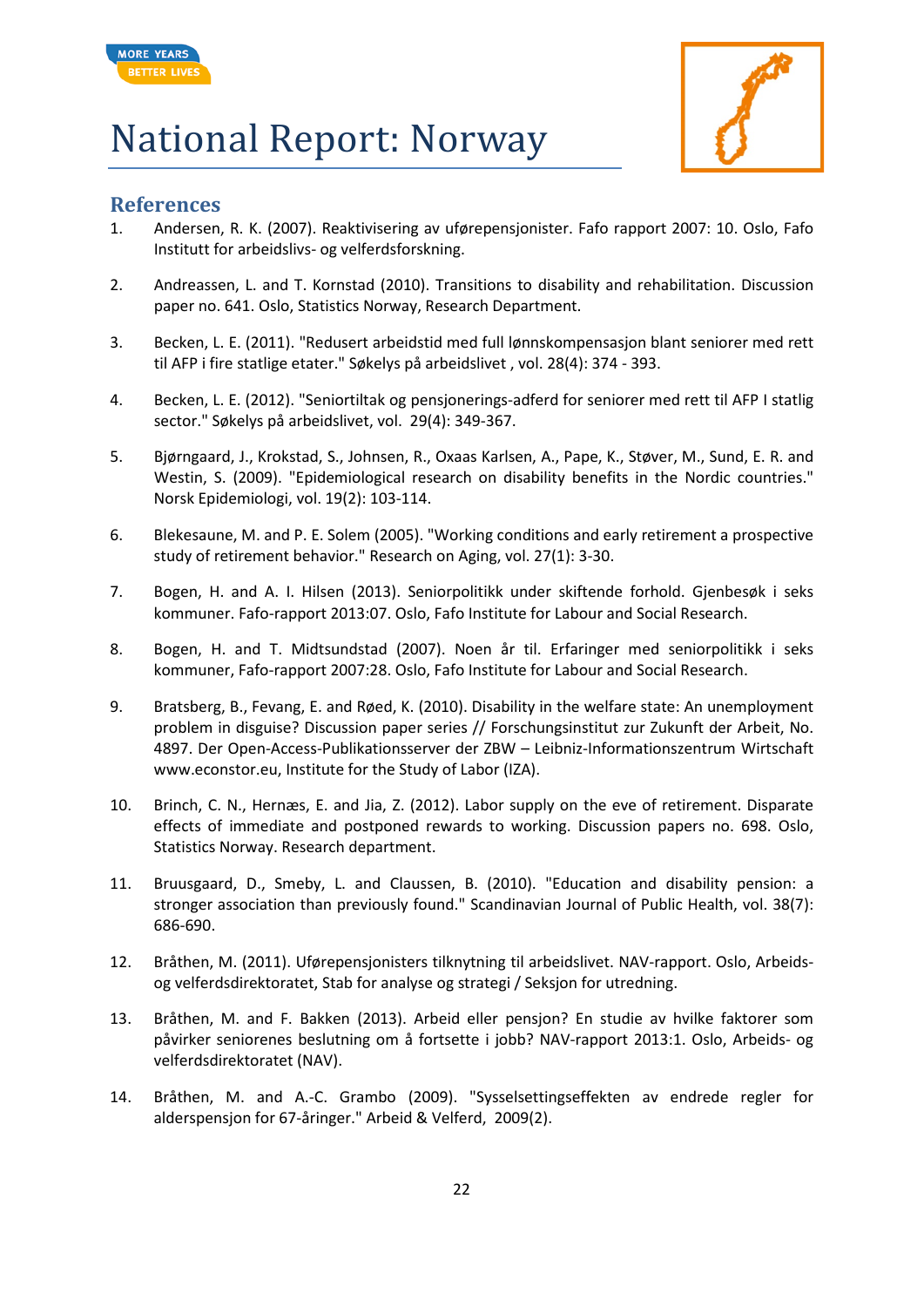



- 15. Cedefop, et al. (2006). "Promoting Lifelong Learning for Older Workers." An International Overview, Luxemburg.
- 16. Christensen, A. M., Fredriksen, D., Lien, O. Ch. and Stølen, N. M. (2012). Pension reform in Norway: combining an NDC approach and distributional goals. Robert Holzmann, Edward Palmer and D. Robalino (eds.), Nonfinancial Defined Contribution Pension Schemes in a Changing Pension World 2010 2075. PublicProgress, Lessons, and Implementation. Washington DC, The World Bank: 129-158.
- 17. Claus, G., Nordby, P. and Næsheim, H. (2014). Yrkesaktivitet blant eldre før og etter pensjonsreformen. Rapport 2014/19. Oslo, Statistic Norway.
- 18. Commission, E. (2012). Active ageing and solidarity between generations: A statistical portrait of the European Union 2012, Luxembourg: Publications Office. Eurostat statistical books.
- 19. Daatland, S. O. and B. R. Slagsvold (2013). Vital aldring og samhold mellom generasjoner. Resultater fra Den norske studien av livsløp, aldring og generasjon (NorLAG) – runde 1 og 2. . NOVA Rapport 15/2013. Oslo, Norsk institutt for forskning om oppvekst, velferd og aldring - NOVA.
- 20. Dahl, E. H. and O. C. Lien (2013). "Pensjonsreformen flere eldre i arbeid." Arbeid & Velferd, 2013(1): 58-70.
- 21. Dalen, E. (2013). Norsk Seniorpolitisk Barometer 2013. Kommentarrapport LEDERE I ARBEIDSLIVET. Oslo, Ipsos MMI AS.
- <span id="page-22-0"></span>22. Econ Pöyry (2009). Redusert arbeidstid for seniorer med rett til AFP. Utarbeidet for Senter for seniorpolitikk. ECON-rapport nr. 2009-084. Oslo, Econ Pöyry.
- 23. Econ Pöyry (2010). Evaluering av forsøk med redusert arbeidstid for seniorer. Sluttrapport. Econ-rapport nr. 2010-044. Oslo, Econ Pöyry.
- 24. Ellingsen, G. and K. Røed (2006). Analyse av aldersdifferensiert arbeidsgiveravgift. Frisch rapport 2006/5. Oslo, Stiftelsen Frischsenteret for samfunnsøkonomisk forskning (Ragnar Frisch Centre for Economic Research).
- 25. Fevang, E., Kverndokk, S. and Røed, K. (2008). Informal care and labor supply. IZA discussion papers, No. 3717. Bonn, Institute for the Study of Labor (IZA).
- 26. Fevang, E. and K. Røed (2006). Veien til uføretrygd i Norge. Rapport 10/2006. Oslo, Ragnar Frisch Centre for Economic Research.
- 27. Furunes, T. and R. J. Mykletun (2005). "Managers' perceptions of older workers in the hotel and restaurant industry." International Congress Series 1280: 275-280.
- 28. Furunes, T. and R. J. Mykletun (2007). "Why diversity management fails: Metaphor analyses unveil manager attitudes." International Journal of Hospitality Management , vol. 26(4): 974- 990.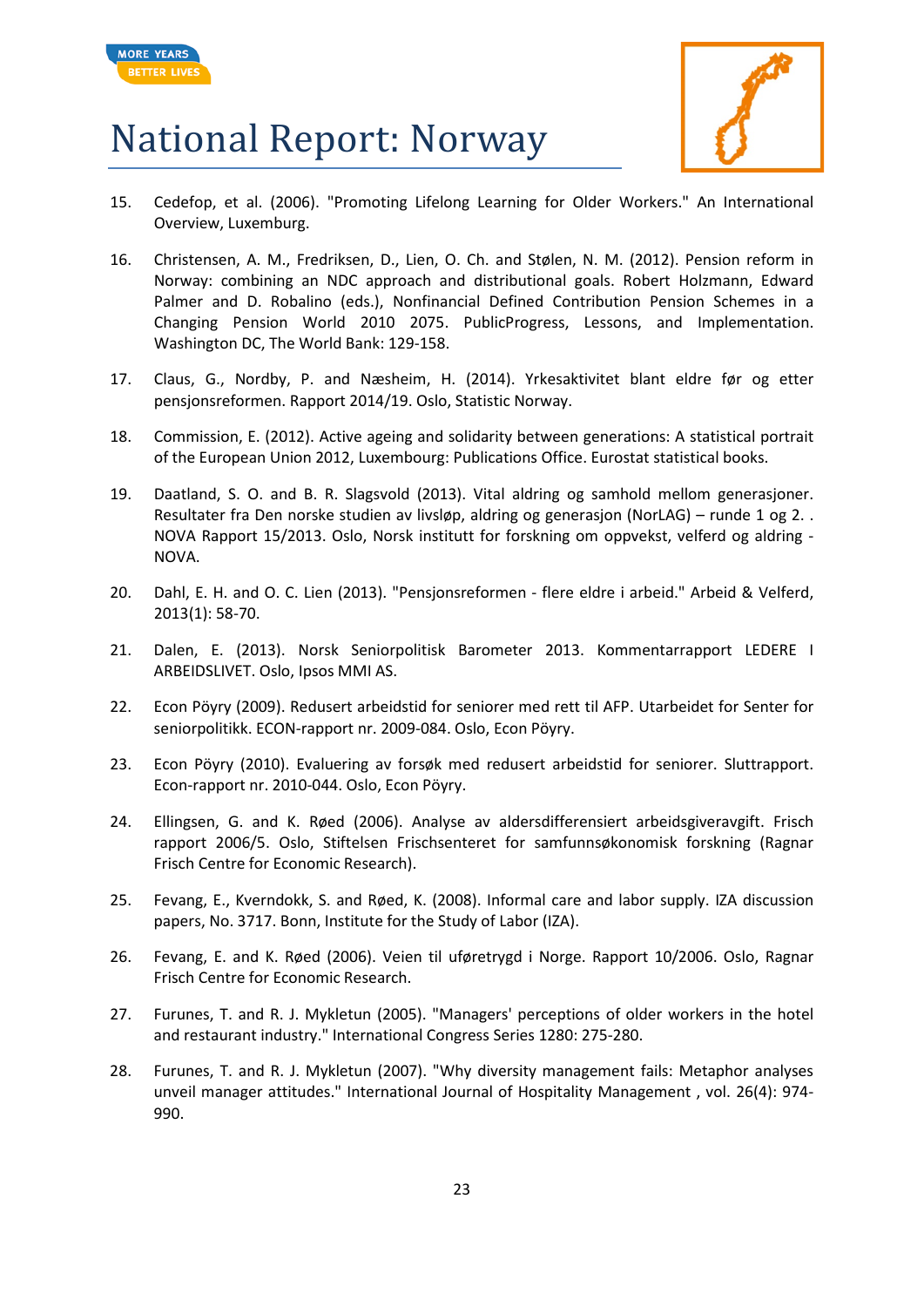



- 29. Furunes, T., Mykletun, R. J. and Solem, P. E. (2011). "Age management in the public sector in Norway: exploring managers' decision latitude." The International Journal of Human Resource Management, vol. 22(6): 1232-1247.
- 30. Furunes, T., Mykletun,R.J. and Solem, P.E. (2012). How do different exit routes from work affect older workers' self-esteem? Handbook on Psychology of Self-Esteem. D. W. Meszaros, Nova Science Publishers, Inc.: 325-337.
- 31. Furåker, B., Nergaard, K. and Salonieni, A. (2014). "Lock-in Patterns among Employees: A Nordic Comparison." The International Journal of Comparative labour Law and Industrial relations, vol. 30(4): 453-458.
- 32. Gamperiene, M., Hilsen, A.I. and Skarpaas, I. (2010). Hvis bare helsa holder... En kartleggingsstudie av kvinners helse, arbeidsevne og holdninger til pensjonering. AFI-paper 2010/8. Oslo, Work Research Institute.
- 33. Gautun, H. and K. Hagen (2010). "How do middle-aged employees combine work with caring for elderly parents?" Community, Work & Family, vol. 13(4): 393-409.
- 34. Haga, O. (2014). "Forventa pensjoneringsalder og yrkesaktivitet." Arbeid & Velferd, 2014(2): 49-59.
- 35. Hagen Tønder, A. and A. I. Hilsen (2012) Hvordan beholde, utvikle og overføre kompetanse? Fagartikkel for Senter for seniorpolitikk.
- 36. Halvorsen, B. and J. Tägtström (2013). A matter of health and job satisfaction Seniors, work and retirement in the Nordic region. Copenhagen, Nordic Council of Ministers.
- 37. Hauge, L. and T. Årethun (2008). Kven går av med AFP? NAV-rapport 2008/3. Oslo, Arbeids- og velferdsdirektoratet (NAV).
- 38. Hedström, P. (2005). Dissecting the social: On the principles of analytical sociology, Cambridge University Press Cambridge.
- 39. Hermansen, Å. (2014). "Additional leave as the determinant of retirement timing retaining older workers in Norway." Nordic Journal of Working Life Studies (forthcoming).
- 40. Hermansen, Å. (2014). "Retaining older workers The effect of phased retirement on delaying early retirement." Nordic Journal of Social Research (accepted for publication).
- 41. Hernæs, E. and Z. Jia (2009). Labour supply response of a retirement earnings test reform, Memorandum//Department of Economics, University of Oslo.
- 42. Hilsen, A. and R. Salomon (2010). Seniorpolitikk—virker virkemidlene. AFI-rapport 4: 2010. Oslo, Work Research Institute.
- 43. Hilsen, A. I. (2009). "Go for a senior": From work ability to senior resources, changing perceptions of seniors in working life, PhD-thesis, NTNU, Tapir Uttrykk.
- 44. Hilsen, A. I. (2012). Seniorpolitikk i store virksomheter følgeevaluering ved St. Olavs Hospital. AFI-rapport 2012:15. Oslo, Work research Institute.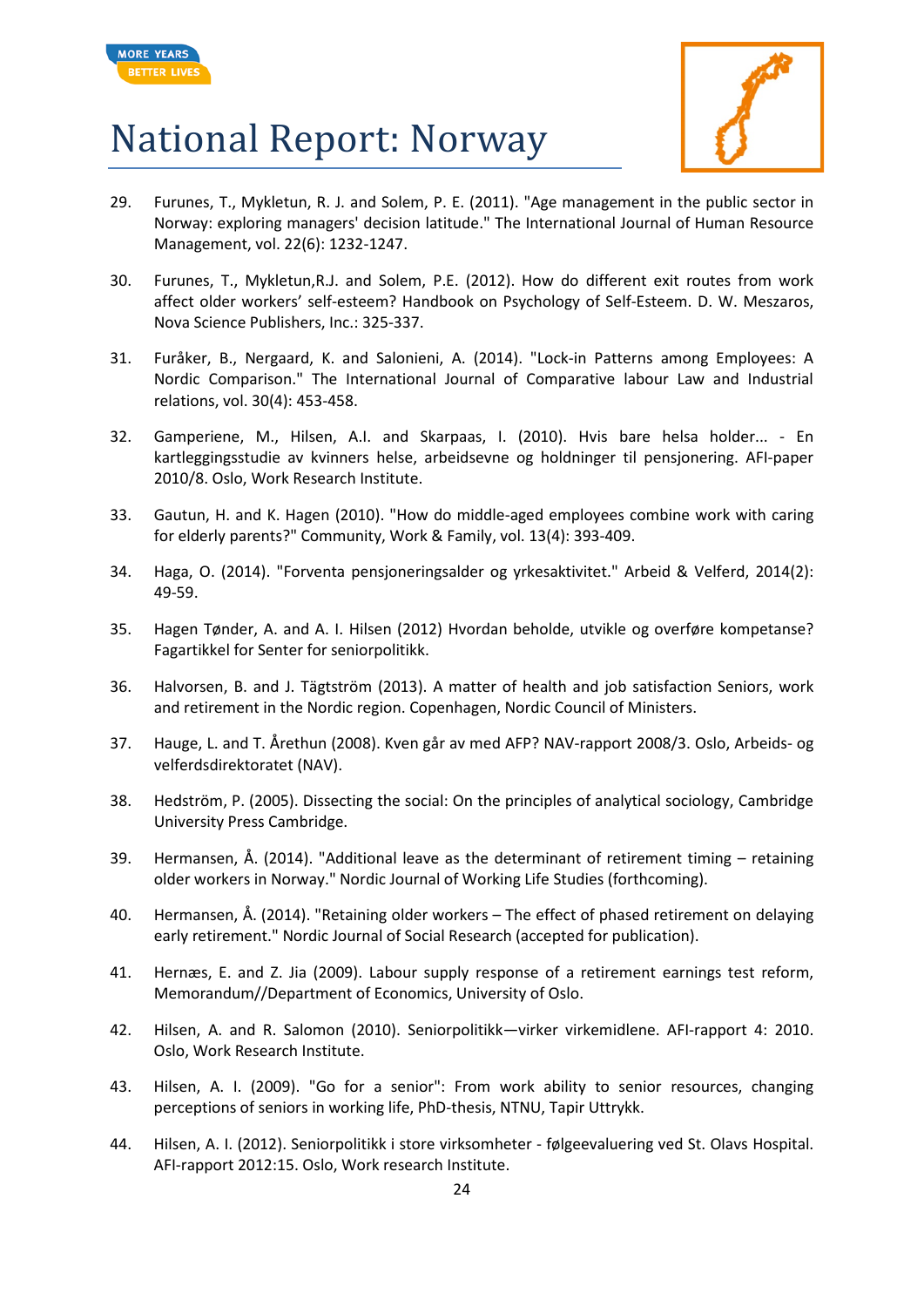



- 45. Hilsen, A. I., Olsvik, V.M. and Steinum, T. (2009). På seniorvis. Seniorpolitikk i kvinnedominerte bransjer, tiltak for å hindre tidligavgang i hotell og helsevesen. AFI-rapport 2009:4. Oslo, Work Research institute.
- 46. Jia, Z. (2005). "Labor supply of retiring couples and heterogeneity in household decisionmaking structure." Review of Economics of the Household, vol. 3(2): 215-233.
- 47. Jia, Z. (2005). Retirement behavior of working couples in Norway. a dynamic programming approach. Discussion Papers No. 405, Feburary 2004. Oslo, Statistics Norway, Research Department.
- 48. Kostøl, A. R. and M. Mogstad (2013). How financial incentives induce disability insurance recipients to return to work. Discussion papers no. 685. Oslo, National Bureau of Economic Research.
- 49. Kotsadam, A. (2011). "Does informal eldercare impede women's employment? The case of European welfare states." Feminist Economics, vol. 17(2): 121-144.
- 50. Lien, O. C. (2014). "Få bytter jobb etter fylte 50 år." Arbeid & Velferd, 2014(1): 37-50.
- 51. Lorentzen, T., Løken, E. and Trygstad, S. (2006). "Den nye staten: Omstillingens effekter på ansattes fravær og trygdemottak." Søkelys på arbeidsmarkedet, vol. 23(2): 249-258.
- 52. Midtsundstad, T. (2002). AFP-pensjonisten: sliten–eller frisk og arbeidsfør? En analyse av tidlig pensjonering og bruk av AFP i privat sektor. Fafo-rapport 385. Oslo, Fafo Institute for Labour and Social Research.
- 53. Midtsundstad, T. (2003). "Yrke bestemmer avgangen: En beskrivelse av tidlig pensjonering blant statsansatte." Søkelys på arbeidsmarkedet, vol. 20 (1): 101-112.
- 54. Midtsundstad, T. (2005). "Virksomhetenes sosiale ansvar." I Torp, H.(red.), Nytt arbeidsliv. Medvirkning, inkludering og belønning. Oslo: Gyldendal Akademisk.
- 55. Midtsundstad, T. (2005a). Ikke nødvendigvis sliten en analyse av tidligpensjonering og seniorpolitikk i staten. Fafo-rapport 482. Oslo, Fafo Institute for Labour and Social Research.
- 56. Midtsundstad, T. (2005b). "Ikke nødvendigvis sliten... En analyse av AFP-pensjonering i staten." Søkelys på arbeidslivet, vol. 22( 2): 217-232.
- 57. Midtsundstad, T. (2007). Fra utstøting til inkludering? : en kartlegging av norske virksomheters arbeidskraftstrategier overfor eldre arbeidstakere. Fafo-report 2007: 37. Oslo, Fafo Institute for Labour and Social Research.
- 58. Midtsundstad, T. (2009). "Går vi av tidlig for å pleie mor." Søkelys på arbeidslivet , vol. 26(2): 137-252.
- 59. Midtsundstad, T. I. (2011). "Inclusive workplaces and older employees: an analysis of companies' investment in retaining senior workers." The International Journal of Human Resource Management, vol. 22(06): 1277-1293.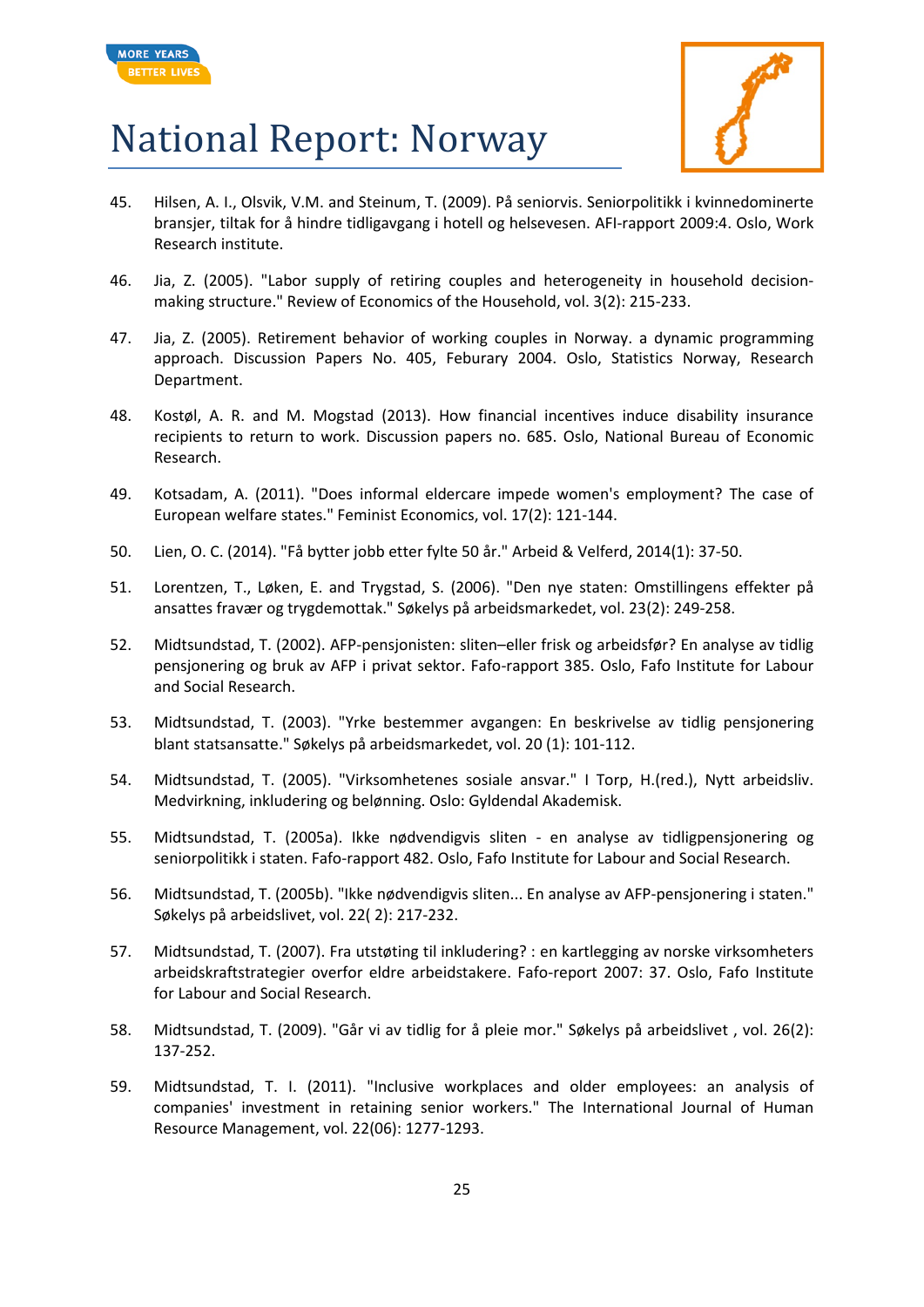



- 60. Midtsundstad, T. (2012). «Pengene eller livet?» Eldres arbeidsmotivasjon og yrkesdeltakelse». S. In Stjernø, S. and E. Øverbye (eds.), Arbeidslinja. Arbeidsmotivasjonen og velferdsstaten. Oslo, Universitetsforlaget.
- 61. Midtsundstad, T. (2014). Voksende seniorengasjement i norsk arbeidsliv. En virksomhetsundersøkelse fra 2013. Fafo-rapport 2014:30. Oslo, Fafo Institute for Labour and Social Research.
- 62. Midtsundstad, T. and H. Bogen (2011). How the Worker Collective may Moderate Active Ageing Policy and its Outcomes', In R. Ennals and R. Salomon (eds.) Older Worker in a sustainable society, Labour, Education & Society,.Vol 21. Peter Lang.
- 63. Midtsundstad, T. and H. Bogen (2011). "Seniorpolitikk behov for justering? Analyse av praksis i seks foregangskommuner." Søkelys på arbeidslivet , vol. 28(1-2): 89-106.
- 64. Midtsundstad, T. and H. Bogen (2011). Ulikt arbeid ulike behov : seniorpolitisk praksis i norsk arbeidsliv. Fafo-rapport 2011: 10. Oslo, Fafo Institute for Labour and Social Research.
- 65. Midtsundstad, T. and H. Bogen (2014). "Active Aging Policies between Individual Needs and Collective Goods. A Study of Active Aging Policies and Practices in Norway." Nordic Journal of Working Life Studies, vol. 4(2): 139-158.
- 66. Midtsundstad, T., Hermansen, Å. and Nielsen, R. A. (2012). "Effects of companies' initiatives to reduce early retirement among older workers." Nordic Journal of Working Life Studies, vol. 2(3): pp. 89-108.
- <span id="page-25-0"></span>67. Midtsundstad, T. and R. Nielsen, A. (2014). [Arbeid og pensjon i kommunal sektor. Analyse av](http://www.fafo.no/pub/rapp/20392/index.html)  survey- [og registerdata fra før og etter pensjonsreformen.](http://www.fafo.no/pub/rapp/20392/index.html) Fafo-rapport 2014: 45. Oslo, Fafo Institute for Labour and Social Research.
- 68. Midtsundstad, T. and R. A. Nielsen (2013). Arbeid, pensjon eller begge deler? En analyse av kommunalt ansattes pensjoneringsadferd. Fafo-rapport 2013:12. Oslo, Fafo Institute for Labour and Social Research.
- 69. Midtsundstad, T., Nielsen, R. A. and Hermansen, Å. (2012). "Tilrettelegging og seniortitak påvirker det kommuneansattes sykefravær og tidligpensjonering?" Søkelys på arbeidslivet, vol. 29(1): 130-150.
- 70. Midtsundstad, T., Nielsen, R.A. and Hermansen, Å. (2013). Virksomhetenes seniortiltak. Har de effekt på seniorenes sykefravær og tidligpensjonering? Fafo-notat 2013:01. Oslo, Fafo Institutt for arbeidslivs- og velferdsstudier.
- 71. Myklebø, S. (2011). Overgang til arbeid og aktivitet blant tidligere NAV-brukere. Report No. 3/2011. Oslo, Norwegian Labour and Welfare Administration (NAV).
- 72. OECD (2011). Pension at a Glance retirement income systems in OECD and G20 countries. Paris, OECD Oublishing.
- 73. OECD (2013). Ageing and Employment Policies: Norway 2013 Working Better with Age. Paris, OECD.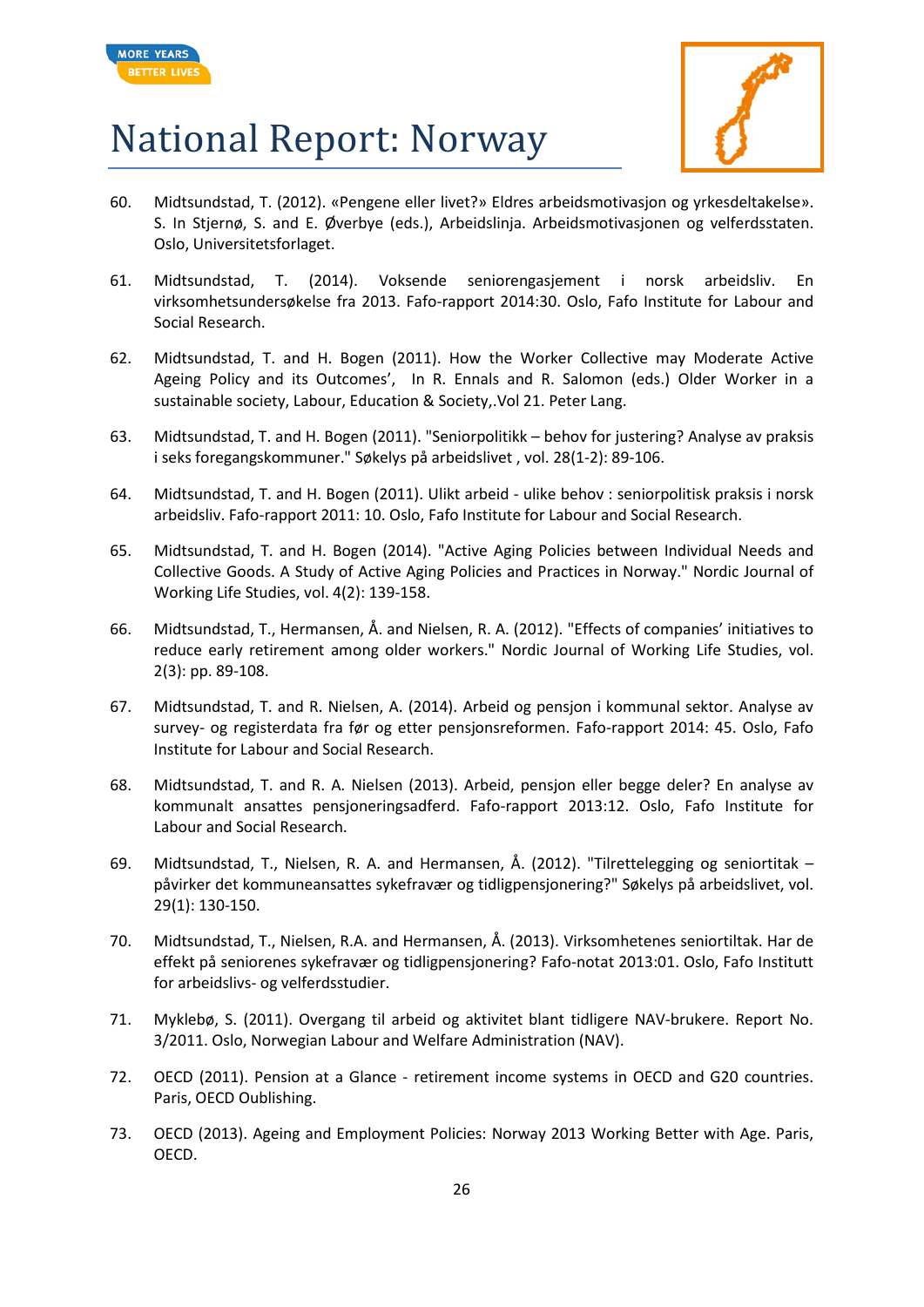



- 74. Rege, M., Telle, K. and Votruba, M. (2009). "The effect of plant downsizing on disability pension utilization." Journal of the European Economic Association, vol. 7(4): 754-785.
- 75. Reichborn-Kjennerud, K., Gamperiene, M. and Hilsen, A. I. (2011). "Make me an offer I Can't Refuse" - Do Extra Days off Contribute to Seniors Staying at Work longer?" In R. Ennals and R. Salomon (eds.) Older Worker in a sustainable society, Labour, Education & Society,.Vol 21. Peter Lang Publishing Group.
- 76. Røed, K. and E. Fevang (2007). "Organizational change, absenteeism, and welfare dependency." Journal of Human Resources, vol. 42(1): 156-193.
- 77. Salomon, R. and A. I. Hilsen (2011). A Three Phase Perspective on Senior Policies. In R. Ennals and R. Salomon (eds.) Older Worker in a sustainable society, Labour, Education & Society, vol. 21. Peter Lang Publishing Group.
- 78. Schøne, P. (2009). "New technologies, new work practices and the age structure of the workers", Journal of Population Economics, vol. 22(3): 803.
- 79. Slagsvold, B. and Daatland, S. O. (2006). Eldre år, lokale variasjoner. Resultater fra Den Norske studien av Livsløp, Aldring og Generasjon (NorLAG). Runde 1. NOVA-rapport 15/06. Oslo, NOVA.
- 80. Slagsvold, B. and P. E. Solem (2005). Morgendagens eldre. En sammenlikning av verdier, holdninger og atferd blant dagens middelaldrende og eldre. NOVA-rapport 11-2005. Oslo, NOVA.
- 81. Slagsvold, B., Veenstra, M., Daatland, S.O., Hagestad, G., Hansen, T., Herlofson, K., Kolcen, K. and Solem, P. E. (2012). "Life-course, ageing and generations in Norway: the NorLAG study." Norsk Epidemiologi, vol. 22(2): 95-102.
- 82. Solem, P. E. (2010). Eldres posisjon i arbeidslivet ved konjunkturomslag. NOVA-rapport 5/10. Oslo, NOVA.
- 83. Solem, P. E. (2012). Ny kunnskap om aldring og arbeid. NOVA-rapport 6/12. Oslo, NOVA.
- 84. Solem, P. E. (2012). "Possible Effects of the Financial Crisis on Managers' Attitudes to Older Workers." Nordic Journal of Working Life Studies, vol. 2(3): pp. 129-142.
- 85. Solem, P. E. and R. J. Mykletun (2009). Endringer for seniorer i arbeidslivet fra 2003 til 2008. NOVA-rapport 20/09. Oslo, NOVA.
- 86. Solem, P. E., Syse, A., Furunes, T. Mykletun, R. J., De Lange, A. H., Schaufeli, W. and Ilmarinen, J. (2014). "To leave or not to leave: retirement intentions and retirement behaviour." Ageing & Society, vol. 2014(12 (in press)).
- 87. Steinum, T. (2008). Hva kan vi lære av gode eksempler på seniorpolitikk? AFI-publikasjon. Oslo, Work Research Institute (WRI).